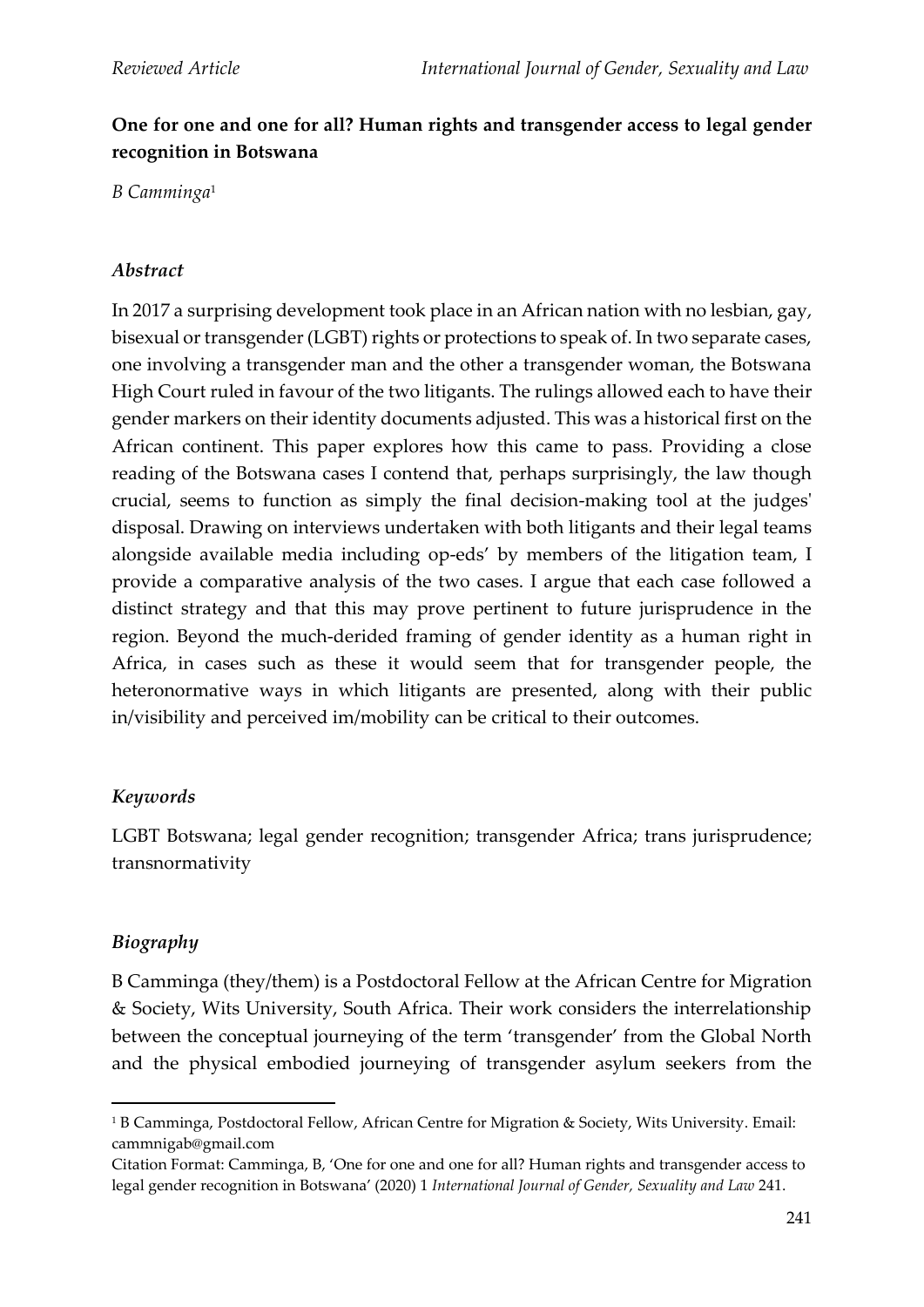African continent. In 2018 they were runner up in the Africa Spectrum: Young African Scholars Award, which honours outstanding research by up-and-coming African scholars. Their first monograph Transgender Refugees & the Imagined South Africa (Palgrave, 2019) received honourable mention in the Ruth Benedict Prize for Queer Anthropology from the American Anthropology Association and the 2019 Sylvia Rivera Award in Transgender Studies. They are the co-convenor of the African LGBTQI+ Migration Research Network (ALMN). The network aims to advance scholarship on all facets of LGBTQI+ migration on, from and too the African continent by bringing together scholars, researchers, practitioners, activists and service providers to spark critical conversations, promote knowledge exchange, support evidence-based policy responses, and initiate effective and ethical collaborations.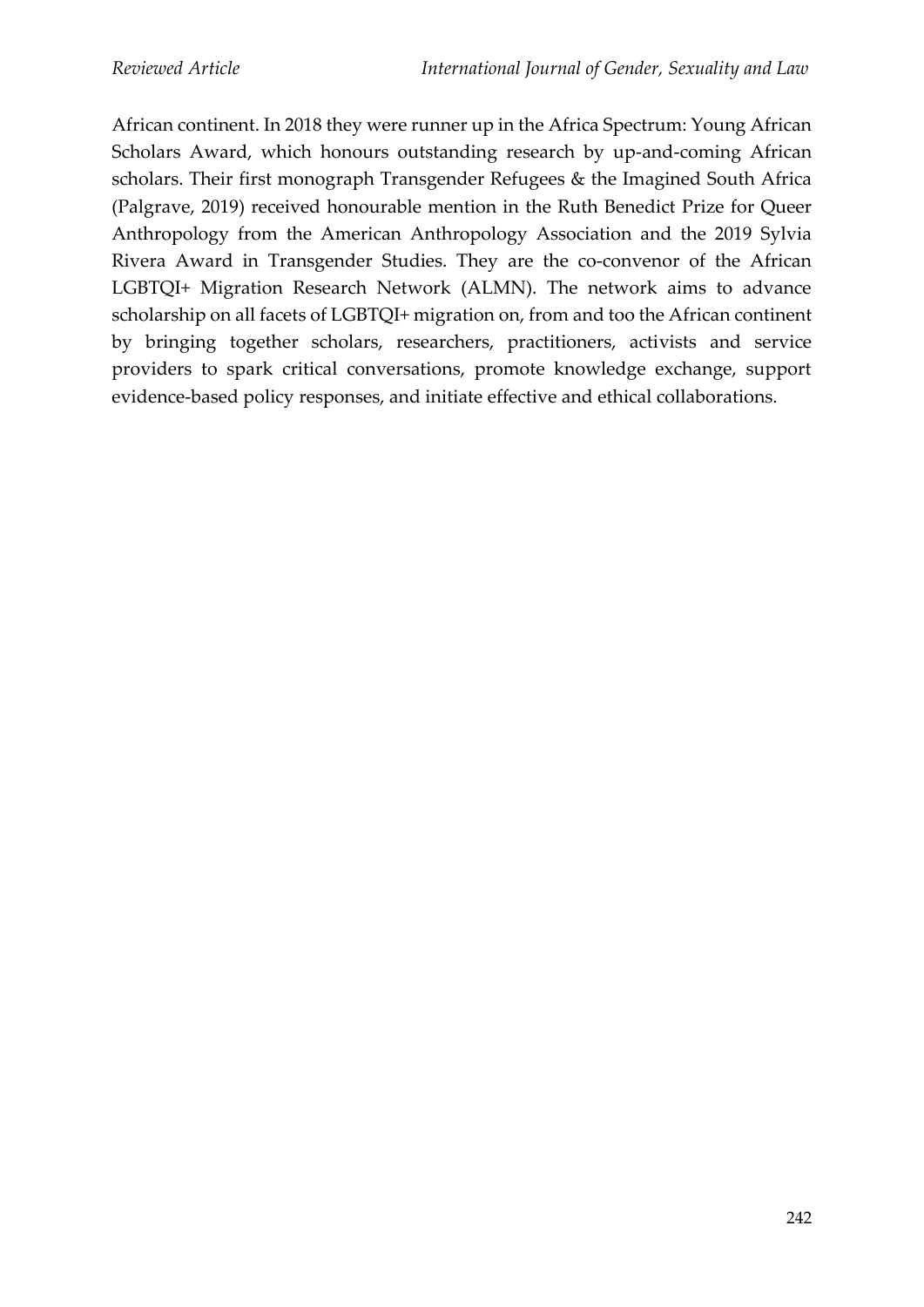## *Introduction: Who Are You?*

"Recognition of the applicant's gender identity lies at the heart of his fundamental right to dignity. Gender identity constitutes the core of one's sense of being and is an integral (part) of a person's identity. Legal recognition of the applicant's gender identity is therefore part of the right to dignity and freedom to express himself in a manner he feels … comfortable with" (*ND v Attorney General of Botswana and others* (2017) MAHGB-000449-15, para. 152).

Across the African continent, though the trans movement has existed since 2005 in an official capacity, it is still fair to say that the movement for transgender rights and visibility has been somewhat slow and challenging for several reasons. These include the lack of support; the nascent nature of the movement; and the fact that in many countries trans people are understood not as trans, even when they identify as such, but rather as the pinnacle of what it means to be homosexual (Camminga, 2019a). In these instances, they face severe homo/transphobia, which can make navigating court and legal systems difficult. For lesbian, gay and bisexual (LGB) people in Common Law African countries, courts have been a critical means through which to organise and mobilise. However, court action often places claimants at great risk. In states which either lack basic legal protections for LGB people or are outrightly hostile, litigation can mean increased vulnerability due to increased visibility. Given this, for the most part, the trans movement on the African continent but particularly in Southern Africa has endeavoured to work with the state rather than litigate against it (Thoreson, 2013 p. 646-665). This partnering with the state has been done most often through education and outreach in an effort to establish trans identity and therefore respond to the needs of trans people, as separate from those of LGB people.

Botswana is a relatively large landlocked country in Southern Africa. Bordering South Africa, Namibia, Zimbabwe, Angola and Zambia, the country itself, much like others in the region, has maintained, until recently,<sup>i</sup> various elements of its colonial era Penal Codes. These codes criminalise consensual same-sex sexual activity. This has had a marked impact on the lives of lesbian, gay, bisexual and transgender (LGBT) Batswana,<del>"</del> in particular "violating their rights to dignity, privacy, personal liberty and freedom of expression and impact on their health rights" (Grant and Meerkotter, 2018 p. 8). The impact of this legislative environment has meant that, for the most part, LGBT Batswana have remained "invisible and undetected, for fear of further stigma, violence and arrest" (Grant and Meerkotter, 2018 p. 8).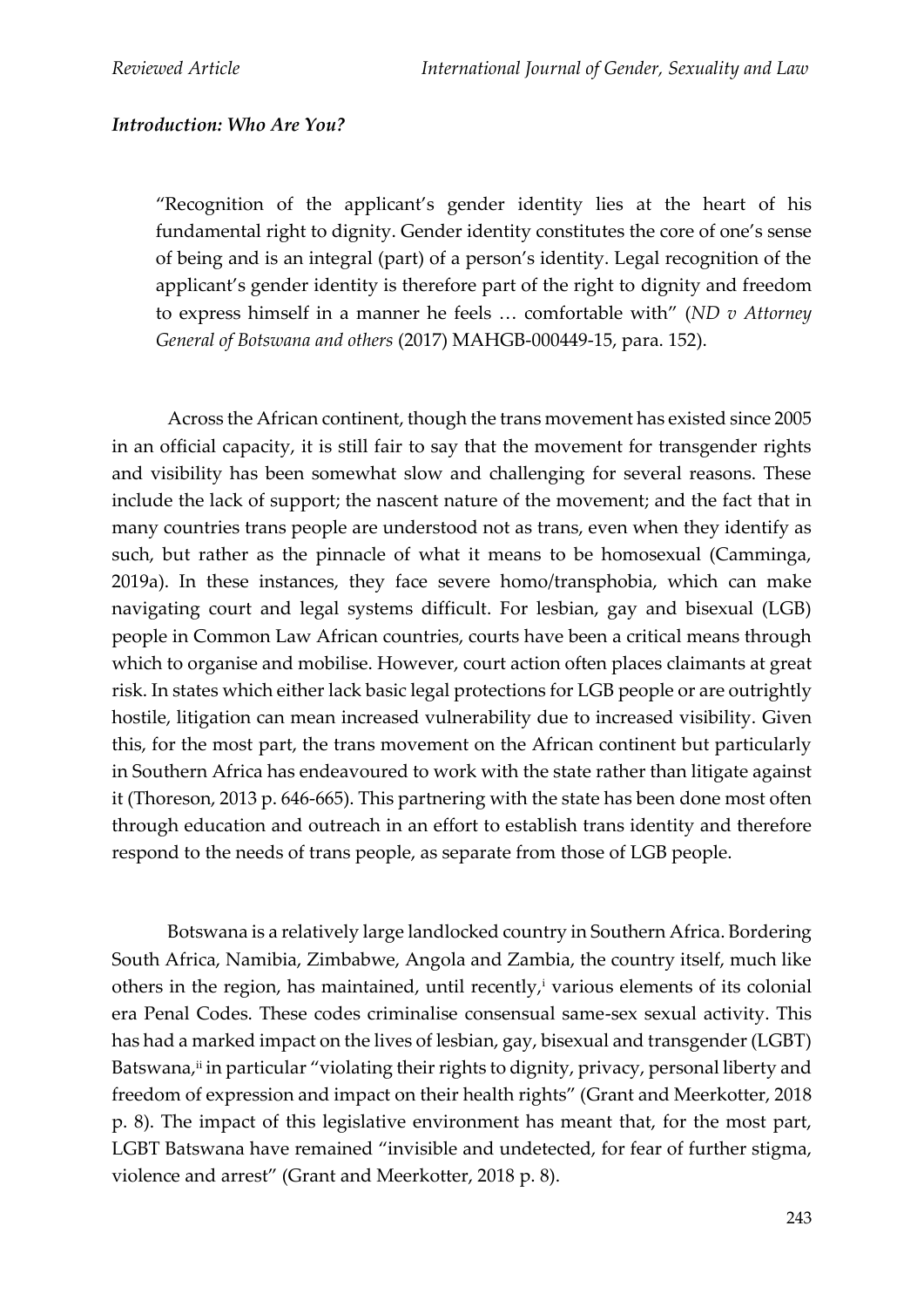Prior to 2017, there was no existing legal mechanism in Botswana that transgender people could draw on to adjust their sex/gender markers on official documents. As with elsewhere in the world (Currah and Mulqueen, 2011; Camminga, 2019b), carrying documents that do not accurately reflect the sex/gender of the holder can and has lead to difficult and humiliating situations for trans people. In 2011, ND, a 28 year old teacher, along with Ricki Kgositau, a Motswana human rights activist living in South Africa, approached the Civil and National Registration Office in Botswana to have their gender markers legally changed on their National Identity Cards, also known as their 'Omang'. The word 'Omang' "essentially asks the question 'who are you?'" (*ND v Attorney General of Botswana and others* (2017) MAHGB-000449- 15, para. 36). For both ND and Kgositau the best answer either could provide was: 'unrecognised'. Section 16 of the National Registration Act of Botswana stipulates that a new identity card should be issued "[w]here the registrar is of the opinion that any change in the particulars relating to a registered person materially affects his registration" (*National Registration Act 26 of 1986*, s. 16). Strategically bringing two individual cases in Botswana, ND and Kgositau, were eventually forced to litigate.

Between 2011 and 2017, when the cases were eventually decided, the state of Botswana steadfastly refused to change the sex/gender marker on the documents of its transgender citizens. It argued that to do so would pose a threat to national security via the National Register. Accordingly, the legal team of the state in ND's case argued that, "sex is defined at birth and cannot be changed, and it is sex (biological) that is recorded on identity documents, not gender (social/psychological). They…[the state]… said that what we want to change is a person's recorded sex, which is not a gender marker, and this cannot be done" (International Network of Civil Liberties Organizations, 2017 p. 21).

In this paper, given their significance, I provide a close reading of both the ND and Kgositau cases. Drawing on interviews undertaken with both litigants and their legal teams alongside available media including op-eds by members of the litigation team, I argue that each case followed a distinct strategy. I suggest that the first case, that of ND, was not actually about being trans. Rather it was about the way in which the life of an ordinary individual, including his traditional roles and familial duties, were being hampered by his documents. Underpinned by his acceptance of medicalised categorisation, treatment, and avoidant of any activist association, ND's case presented him, both visibly in the court and performatively in his daily life, as a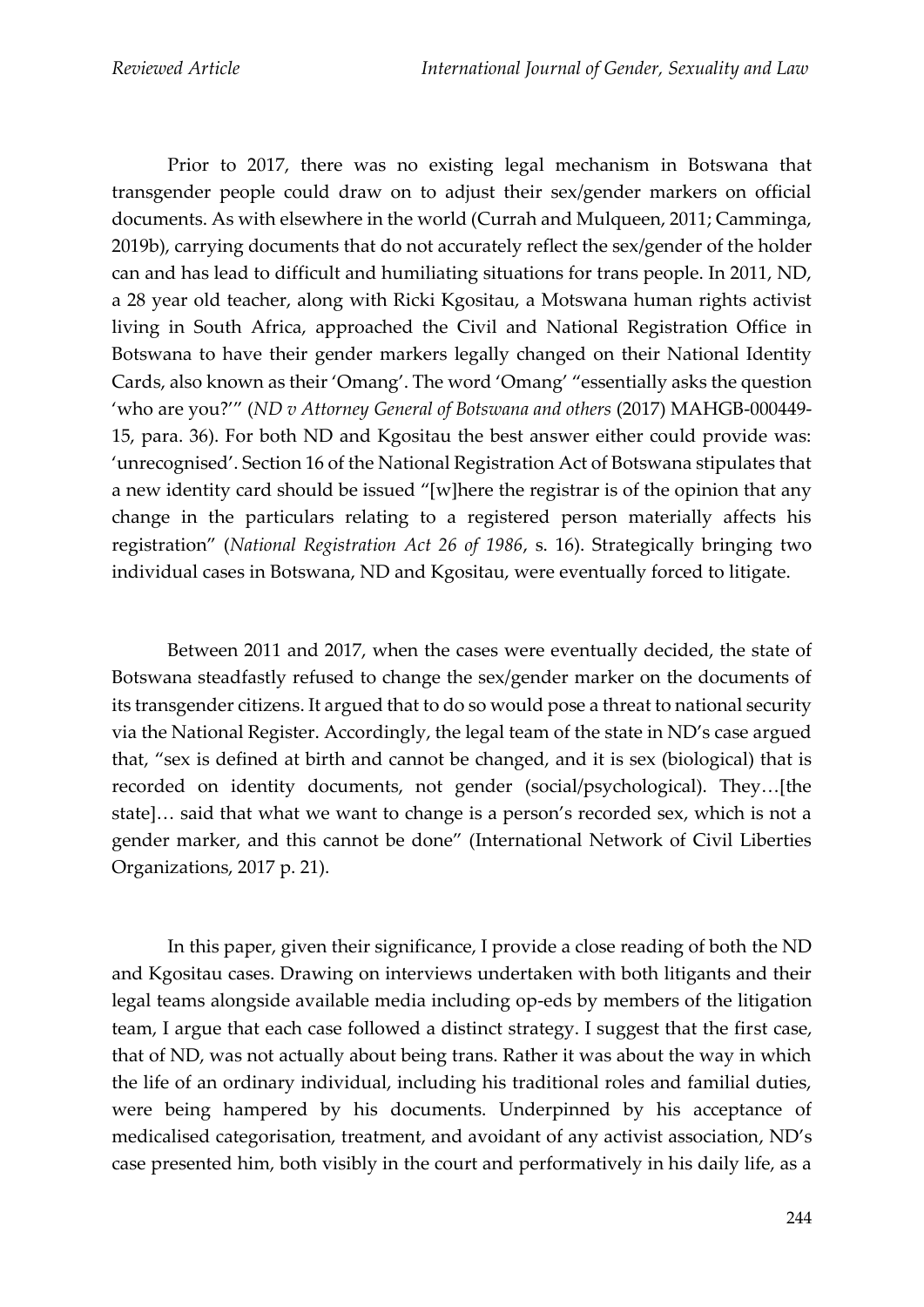'normal man', performing normal heteronormativity. In contrast, Kgositau's case, which was far more public, attended by activists and media, was very much about her status as a trans woman and her role as a trans activist. How the cases unfolded, in relation to one another, particularly with regards to ND's case, suggests that there may be different, though not unproblematic, ways in which to litigate for transgender rights in Common Law African countries.

### *Legal situation in Botswana*

Post-independence Botswana is one of the few countries on the African continent in which a Constitution that was adopted when it attained independence in 1966 is still in force. Although there have been several amendments over time, "none have been significant enough to change the basic framework and structure set up by the original independence Constitution" (Fombad, 2013 p.3). In this way, it "still reflects the traditional British scepticism towards the entrenchment of human rights" (Fombad, 2013 p.5). Which is to say, according to Charles Fombad (2013, p.5), that the human rights, which are recognised and protected, given the time of the Constitution's creation, are rather limited. Botswana has, however, also been celebrated "for having supported one of Africa's most developed democracies" (Jjuuko, 2018 p.323-324). The courts in Botswana, according to legal scholar Adrian Jjuuko, though originally understood as illegitimate colonial institutions, have over time gained respect. This is because they have consistently maintained their independence despite attempts at interference from various arms of state including the executive. Jjuuko adds that this has seen an increased commitment to the rule of law and respect for the legal profession within the country (Jjuuko, 2018 p.332).

Unlike many other African countries, to be LGBT in Botswana is not illegal.<sup>iii</sup> However, male and female same-sex sexual activity, prior to June 2019, was criminalised. Sections 164, 165 and 167 of the Penal Code prohibited "unnatural offences", "indecent practices" and "carnal knowledge against the order of nature" (Constitution of Botswana, 1966). Transgender people also experience further discrimination in that not only are they affected by the prohibition on same-sex sexual activity, iv but have also been arrested for "public nuisance and/or offences on the basis of gender expression or otherwise non-conforming appearance" under Section 176 of the Penal Code (Aiken, 2017 p. 96).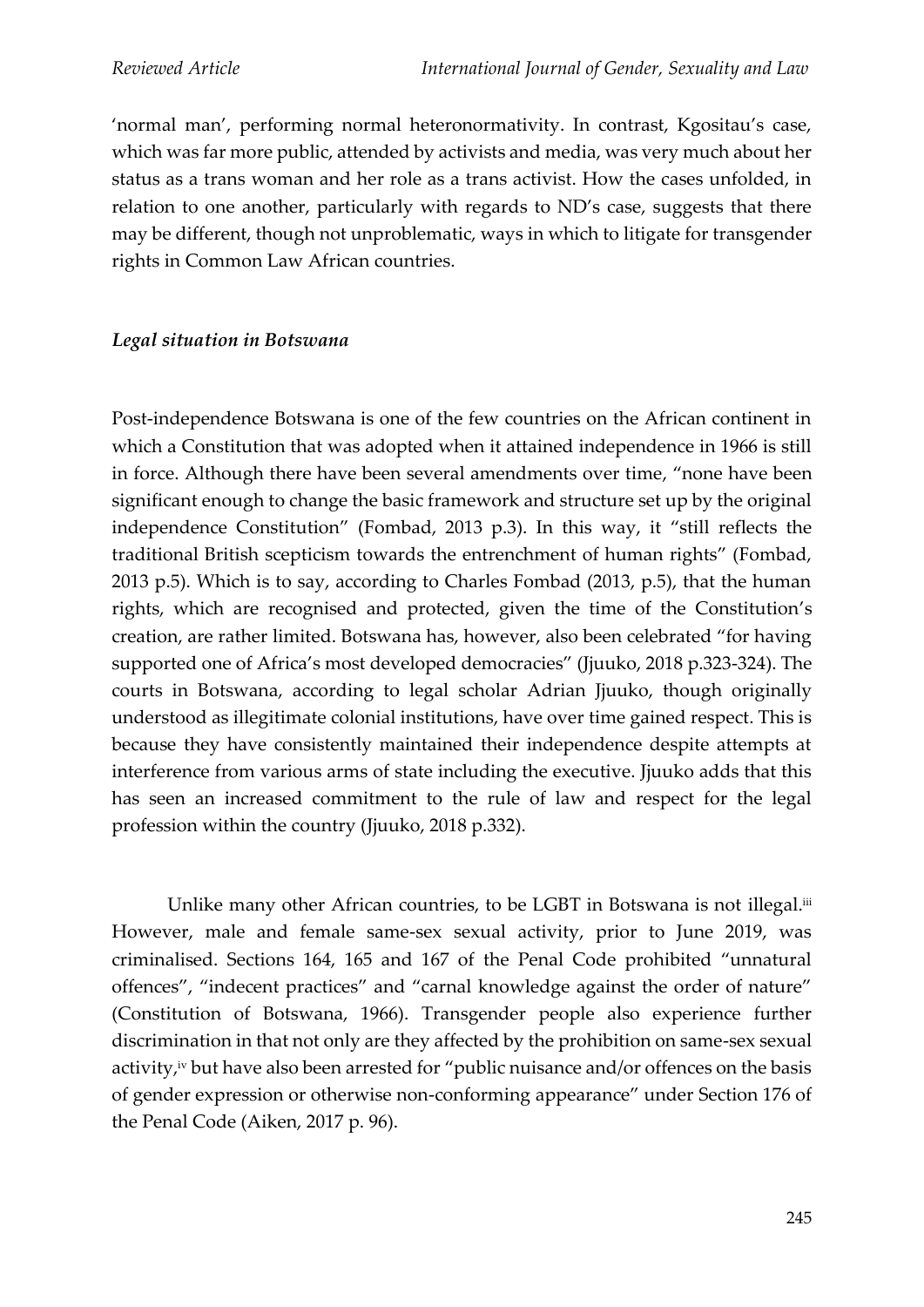The country's Constitution has a Bill of Rights which does guarantee fundamental rights. Critically, in common with its neighbour South Africa, 'sex' is included in the Constitution as a protected ground. Much like South Africa, it has been argued that the protection of sex provides some room to extend legal protections to LGBT people. Kitty Grant and Anneke Meerkotter (2018, p. 9) argue that the state has followed a "steady trajectory" to protect the rights of LGBT persons in the country. In 2010, the government passed the *Employment (Amendment) Act 10 of 2010* which, perhaps surprisingly, inserted sexual orientation into the Employment Act as a ground on which dismissal is prohibited. The country's Second National Strategic Framework for HIV and AIDS 2010-2017/2018 committed the country to ensuring equal access to healthcare and social support regardless; and also included sexual orientation as a ground upon which one could not be discriminated (Grant and Meerkotter 2018, p. 9). However, a focus on sexual orientation does not fully address issues that affect people on the basis of gender identity (See: Butler, 1988; Valentine, 2006)

Botswana's legal system is interesting in that while some Common Law African countries, such as South Africa, allow a person not directly affected to bring cases in the public interest, Botswana does not (Constitution of Botswana, 1966 s. 18). Zimbabwe, due to the reliance on its post-independence constitution, followed a similar approach to Botswana, its neighbour. In 2013, however, the new Zimbabwean Constitution shifted this broadening "the rules of standing in order to enhance access to the courts" (Chiduza & Makiwane, 2016 p.2). Botswana's constitutional position has limited the possibilities of public interest litigation in that a case is only granted standing if a person is directly affected. This has, of course, hampered minority groups' access to justice. As Chiduza and Makiwane note, "it has been observed that strict rules of standing can be a major barrier to the protection of human rights" (2016 p.4). Jjuuko argues further that given the particular legal and constitutional environment of Botswana, successful court cases affecting LGBT people have been "more on account of the activism and progressive interpretation of the judges. Indeed, the judgments could easily have gone the other way" (Jjuuko, 2018 p. 106). Where courts have ruled in favour of LGB rights, "protection has had to be implied and derived from the non-discrimination clause, rather than having the clause directly applied" (Jjuuko, 2018 p. 106).

The first case of LGBT strategic litigation in Botswana was *Kanane v The State* in 2003 (Kanane v The State 2003 (2) BLR 67). In December 1994, Utijwa Kanane and Graham Norrie were arrested and accused of having anal sex. Norrie, a foreigner, was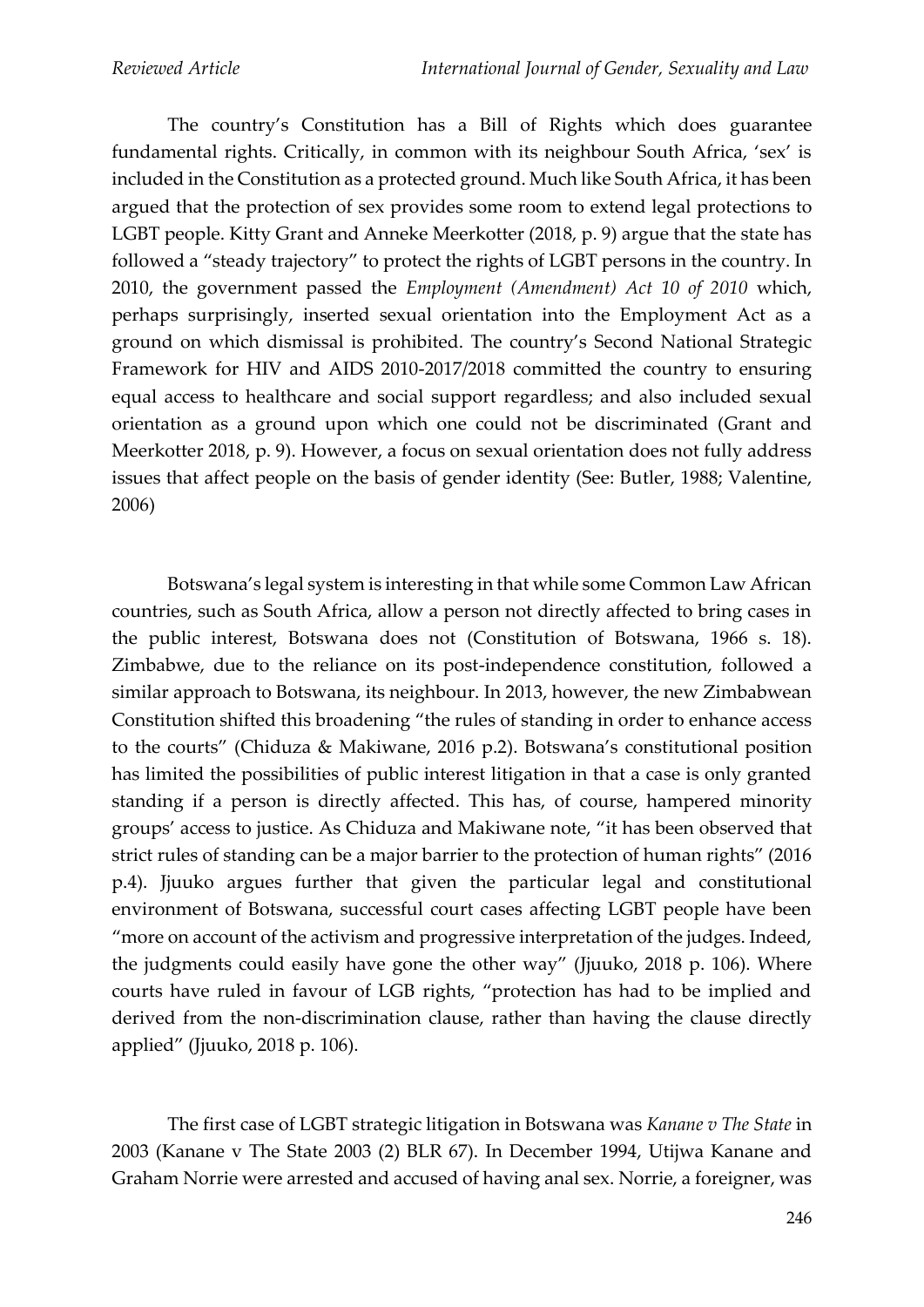deported while Kanane was charged and convicted in the High Court. The Botswana Centre for Human Rights, as Kanane's legal representatives, facilitated an appeal hoping the case would challenge the country's sodomy laws. Jjuuko argues that the case failed due to timing in that "the activists simply chanced upon an on-going criminal trial to launch their decriminalisation challenge" (Jjuuko, 2018 p. 119). Sodomy was, and to some extent still is, a divisive issue in the Southern African region. According to Jjuuko, the public of Botswana had not been adequately engaged to ensure the cases' success. Indeed, this was at a time when Botswana found itself at the interstices of the striking down of the sodomy law in South Africa and the upholding of former Zimbabwean President Canaan Banana's sodomy conviction in Zimbabwe (*Banana v State*, Supreme Court of Zimbabwe 2000 (4) LRC 621). The court in Botswana held that the sections of the Penal Code criminalising same-sex practices were not unconstitutional. Critically according to the court, at the time, not only did the Constitution of Botswana not protect against discrimination on the basis of sexual orientation "no evidence was put before the court a quo nor before this court that public opinion in Botswana has so changed and developed that society in this country demands such decriminalization" (*State v Kanane* 1995 BLR 94 at para 79).

On the 16th of March 2016, in the case of *Attorney General v Thuto Rammoge and 19 Others,* the Botswana Court of Appeal ordered that the Registrar of Societies register the civil society grouping, Lesbians, Gays and Bisexuals of Botswana (LEGABIBO). v Upholding the judgement made in the High Court in 2014, the Court of Appeal dismissed the State's claim that the group was encouraging the commission of criminal acts (Legabibo, 2016). The High Court instead highlighted the importance of freedom of association as a fundamental element to a growing democracy along with the right of individuals to lobby for political reform (*Attorney General v Thuto Rammoge & 19 Others* (2014) CACGB128-14 (CA) para. 58-72). Moreover, the court made it clear that the rights contained in Botswana's Constitution apply to all citizens and these are not negated by their real or perceived sexual orientation or gender identity. The court also distinguished the difference between the offence of sodomy within the law and the perception of homosexuality as a crime. It was made clear that the two are not the same and that provisions against sodomy do not extend to criminalising LGBT people themselves (para. 58-72). This created a critical space from which individuals might begin to advocate for law reform, rights and protections.

#### *The Long Road*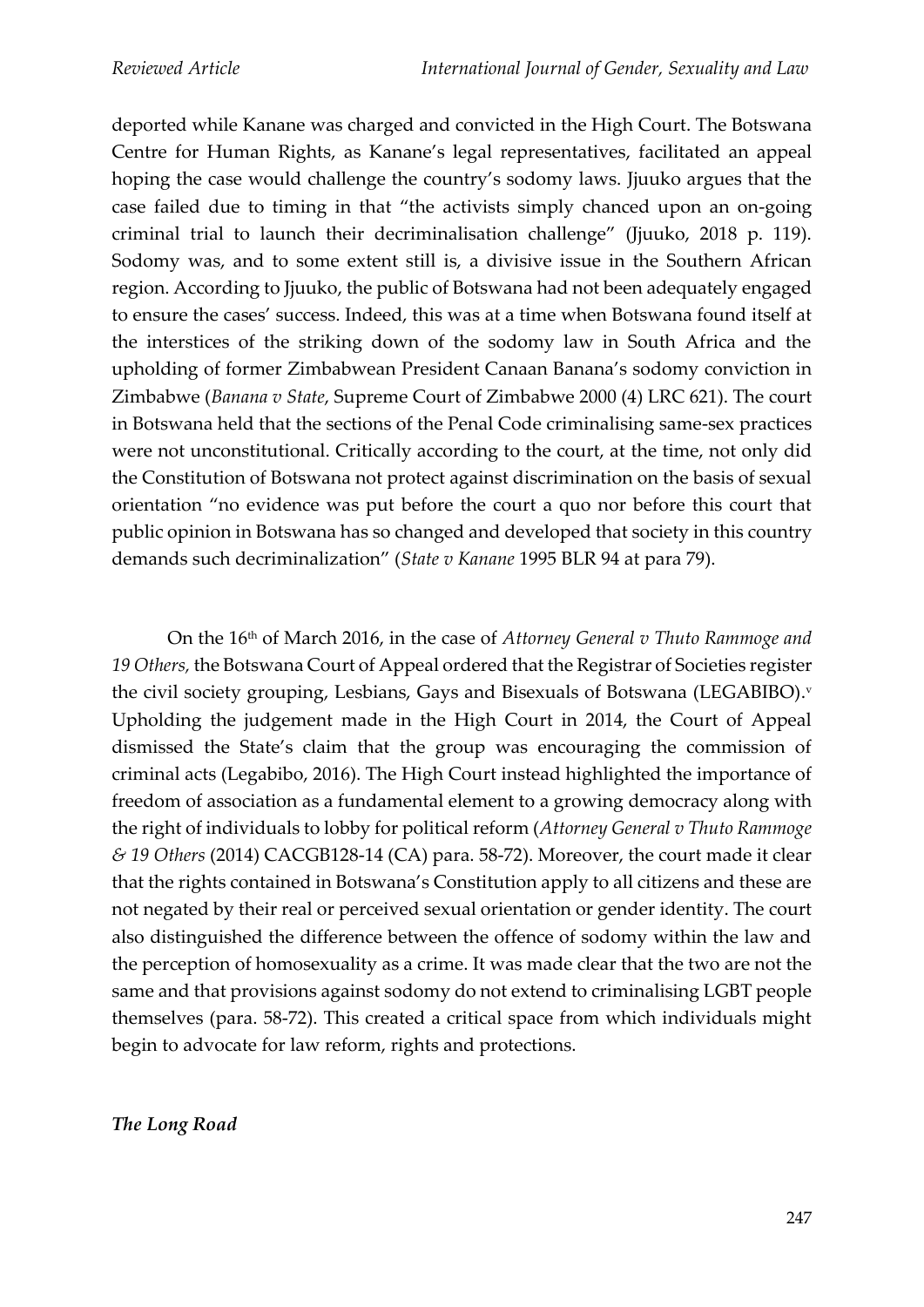At the time of their application to change their Omangs in 2011, both ND and Kgositau (2018) believed that once the Registrar for Civil and National Registration understood their situation, he would provide a remedy. Instead, the Registrar stated that they no longer processed applications such as theirs. Suggesting that they had perhaps done so in the past, ND (2018) was surprised. He noted that he "wasn't sure if they were talking about past transgender issues or intersex issues" (ND, 2018). On his interpretation of the Civil and National Registration Act, the Registrar stated that ND and Kgositau would need a court order. This would allow him to make the necessary changes. To exhaust all avenues before undertaking court action, the two wrote to the office of the President. The Presidents' office responded noting the lack of statute to govern such an undertaking. The office suggested that the two would need to find a human rights organisation in the country to, "lobby for policy and legal reform, failing which we should take the matter to the high court and seek a court order or an instruction of the court for these issues to be specifically mentioned in our legal framework in the country" (Kgositau, 2018). Before doing so, they both approached the Minister for Home Affairs who sent them on to the Director of Civil and National Registration. The Director said that she could assist and that this had, in fact, been done before, but to do so they would need first to undergo a sex verification test.

In hindsight, Kgositau (2018) believes that the Minister understood Kgositau and ND to be intersex, even though they had presented themselves as transgender and explained their cases. The process mentioned by the Director then ostensibly applied to intersex people. The tests were deeply traumatic, as Kgositau (2018) explains, "that was the most invasive and humiliating and uncomfortable and outright violent experience I've ever gone through as a trans person in my whole entire life… we were given these individuals that had no sensitivity to the fact that we are not just bodies, but we are individuals that have feelings". The results indicated that neither ND nor Kgositau were intersex.<sup>vi</sup> ND's test did, however, verify via the state gynecologist that he was indeed male. The gynecologist wrote "an extensive report stating all the medical changes that have taken place that verify that I am indeed male", recommending a gender marker change (ND, 2018). This recommendation, according to ND, did not sit well with the Attorney General. ND was instructed to take the letter back and have the recommendation edited out.

From 2011 to 2013, Dow & Associates represented Kgositau and ND. ND had approached Unity Dow, vii one of Botswana's most famous litigants, human rights lawyers and the firms founding partner. She, in turn, contacted the Southern African Litigation Centre (SALC) to provide legal and financial support. According to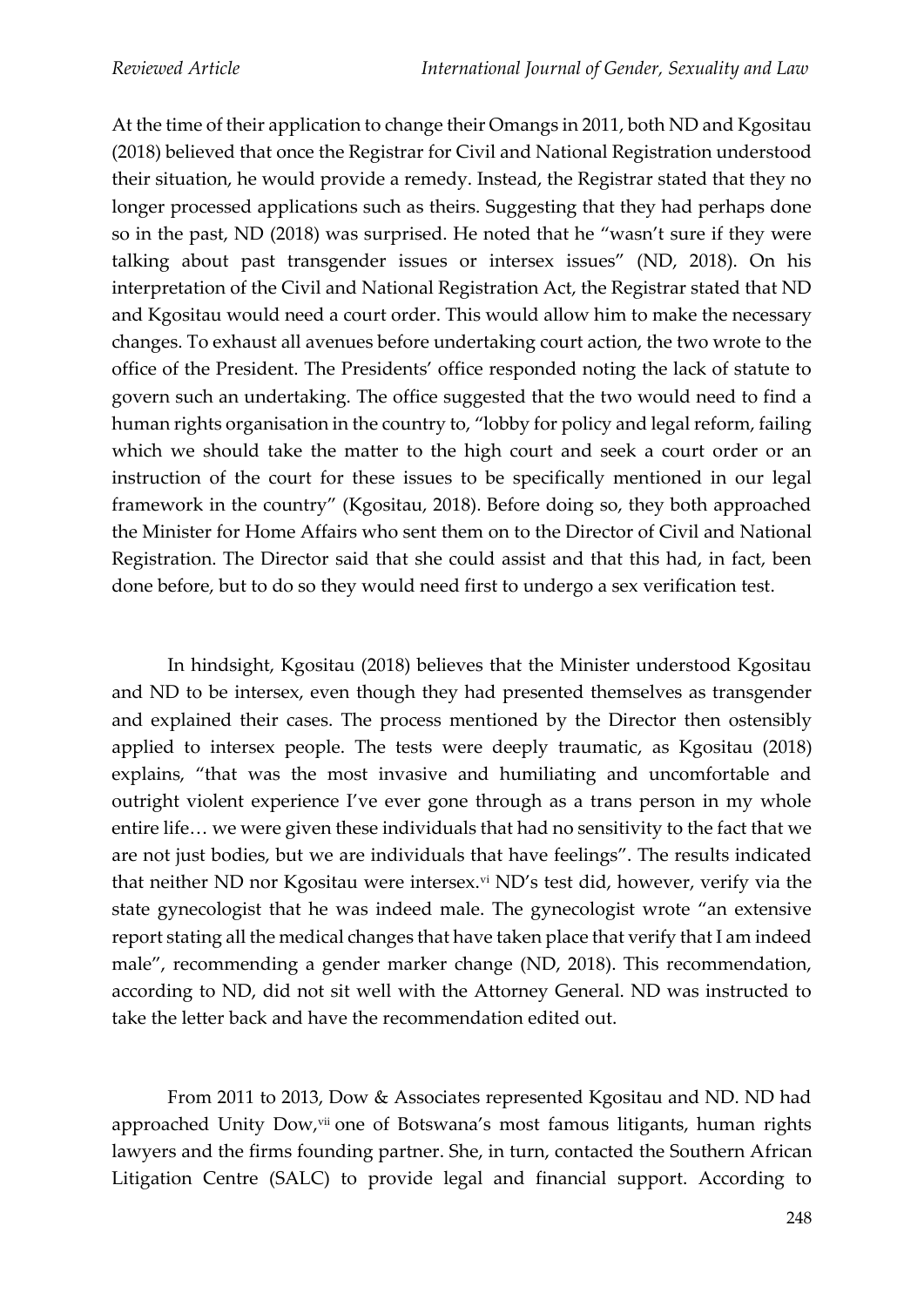Kgositau and ND, the state was seemingly very active in delaying the matter coming to court while their legal advisors were also cautious. The strategy at the outset was to wait for the right time to bring the cases to court. As Tshiamo Rantao, NDs eventual lawyer, explains: "this was the strategy…you want to take a case when it is ripe to court"(Rantao, 2018). Losing a case like either ND's or Kgositau's, especially should it reach the Court of Appeal, Botswana's highest court, would mean a block to any further trans rights progress. This would be disastrous not only in the country, but it would have a ripple effect in the region. However, both ND and Kgositau felt that at this point, the cases stagnated.

Following the progression of the Legabibo registration in 2013, they finally filed their papers stating their intention to present in court. The Attorney General, according to both ND and Kgositau, responded that he would, "strongly oppose" their cases. For both ND and Kgositau, the use of the word "strongly" was a clear indication of prejudice on the part of the Attorney General. It was also decided at this point to split the cases to increase the possibility of a favourable outcome. According to Kgositau (2018), she was looking for a remedy that would affect trans people beyond herself and wanted the case to have publicity and media attention. She explains that ND "was very clear that for him he was not looking for any other person besides himself and that for his own personal safety. He also wanted our lawyers to have his name concealed by the court…and as such a pseudonym was then provided" (Kgositau, 2018).

In ND's (2018) words "my life, my values and the things that I held dear… I realised that if I want a chance at, I mean right now I'm trying to fight this so that I can have what you call a 'normal life'. The chances of me having that and being public…It would defeat it". He explains that this was in contrast to Ricki, for whom it made more sense to be publicly visible. According to ND, for her "it's more of her career, she can't be anonymous and still push the same agenda…With that it was also important that the cases are looked at separately. Ricki can have a shot at her advocacy work and I could have a shot at my private life while pushing the same agenda. We wanted the same thing, but it's *how* we wanted it" (ND, 2018). It is this *how* that I will return to later. Rantao eventually represented ND; Rantao was someone ND (2018) believed was "familiar with the culture in Botswana" (ND, 2018). Lesego Nchunga represented Kgositau; Nchunga was someone she thought understood her position having known her for years.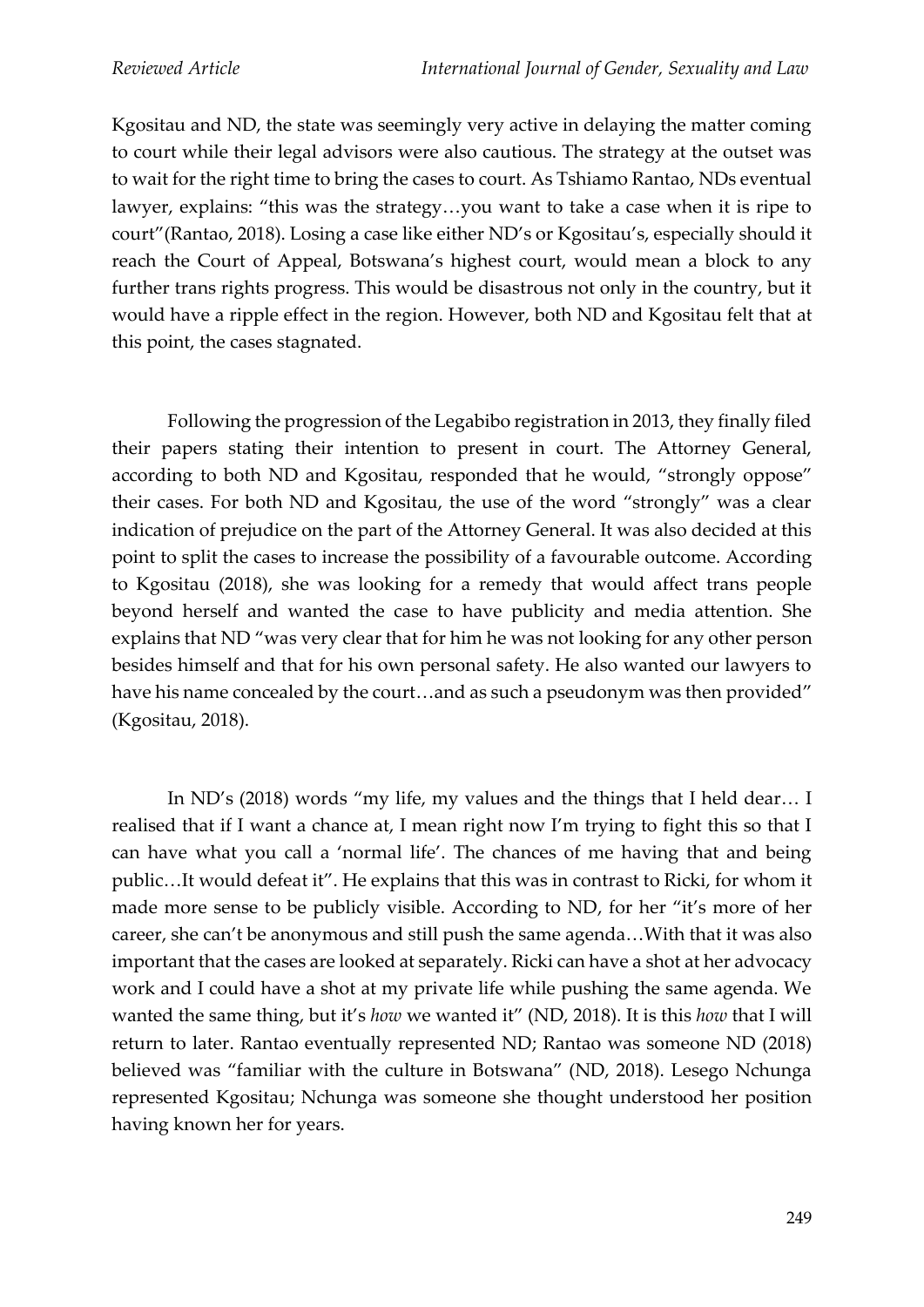The Attorney General's responding affidavit suggested, according to Kgositau (2018), that both ND and Kgositau had chosen to change their sex. Furthermore, that "the sex that was assigned at birth clearly was 'okay' and 'normal' and 'fine' in so far as the National Registrar was concerned" (Kgositau, 2018). In 2015, both ND and Kgositau received their initial court dates. To further delay the cases, because of their separation, the state asked for the applicants to prove that they were not the same person. This was surprising given that they had, at the request of the state, undergone medical testing prior as two separate individuals. For Kgositau, this was a clear indication of the state's confusion and blindness. They had to submit a letter stating they were "not the same person because to them…[the state]…it was all trans, trans, trans. They were not seeing that one is trans man and one is trans woman". The state then requested the cases be consolidated. Finally, in 2016, Kgositau was given a court date for her case to be argued in the Bulawayo High Court for August 2017. ND's case was to be argued in the Lobatse High Court on March 2017.

#### *The ND case*

ND, a transgender man, was born in 1989 and was registered as "female" in his national identity documents. From a very young age, he experienced disharmony between his body and his felt sense of self (*ND v Attorney General of Botswana and others* [2017] MAHGB-000449-15, para. 17). Eventually leading to depression, in 2007, ND was diagnosed with gender dysphoria at the Lobatse Mental Hospital (now, Sbrana Psychiatric Hospital). A condition the judgement, provided by Judge Nthomiwa, describes as meaning that the "sex assigned to him at birth, does not correspond with his felt gender or innate gender identity. Thus, instead of feeling like a woman the Applicant innately feels like a man" (para. 18). To mitigate the dysphoria, he underwent hormone therapy and surgery in 2009 as advised by his doctors. Following surgery and hormone therapy, ND's physical appearance and expression became "congruent with his felt gender identity" and allowed him to "feel more at peace" with being a man (para. 22). Though ND felt more comfortable after the surgery and therapy, he kept encountering problems, as his documents did not reflect his gender identity as expressed. The Judge noted that issues in producing a document which stated female while ND presents as a man, "obviously places the Applicant at a disadvantage and this is what he says has caused him on-going distress and discomfort" (para. 23).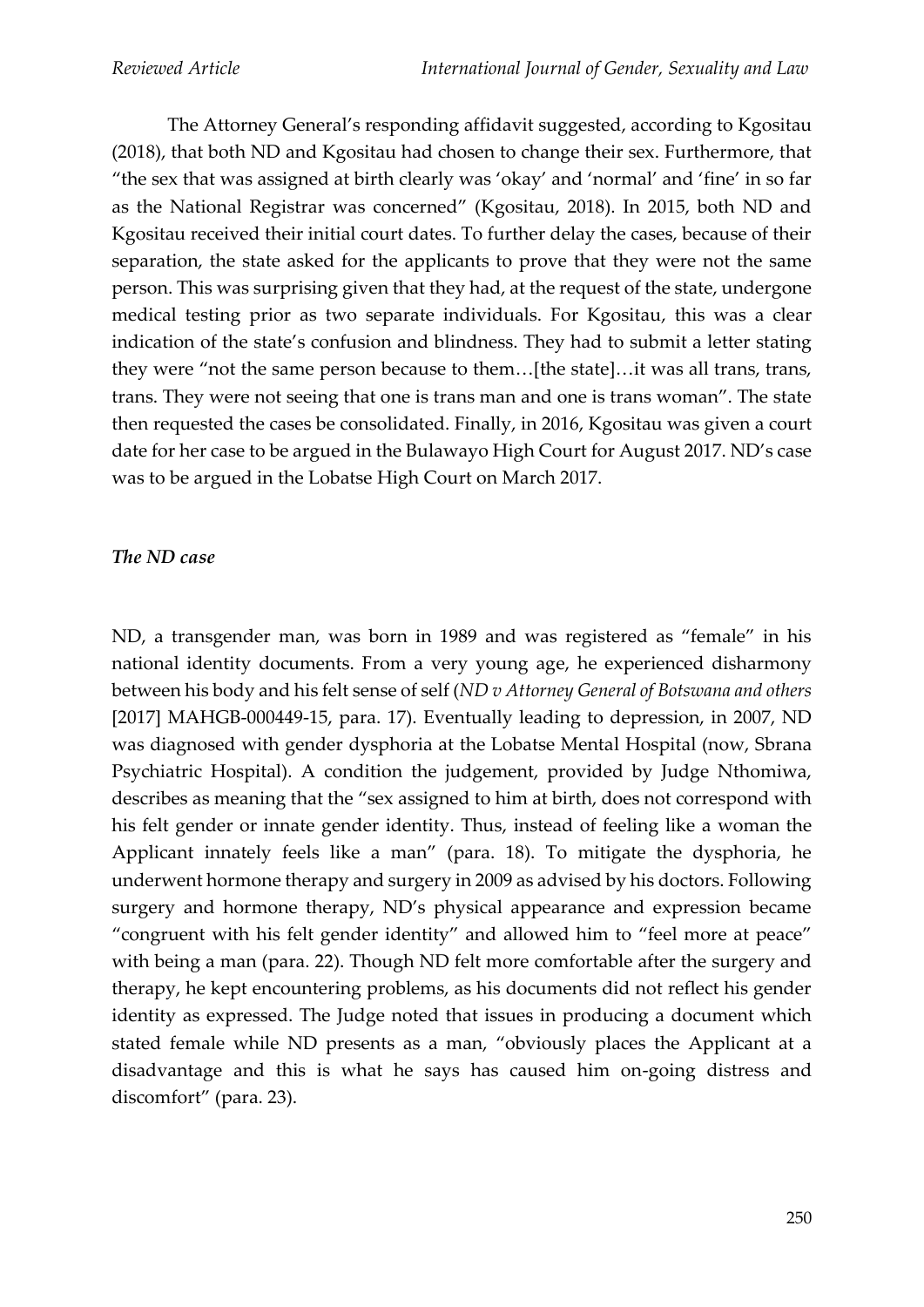Between 2011 until it finally came to court in 2017, the Registrar, as the authority that issues the National Identity Document, refused to change ND's documents to align them with his male identity. As one of the respondents to the case, the Registrar argued that the national documents reflect "sex" and not "gender". Moreover, that ND had not "demonstrated conclusively either medically or legally that there had been an actual change in the particulars of the sex" (para. 24.2). The Registrar, in his decision to refuse the change of marker in the Omang, argued that in Botswana "sex" is assigned as a "medical administrative practice". This is based on the "external appearance of the genitalia" and that once the sex is assigned it "remained so throughout the life of a person" (para. 57). The Registrar argued that there was no "gender" marker to be changed in the first place.

ND submitted that the refusal subjected him to continued harassment, abuse, discrimination and embarrassment. He argued that that this amounted to continued violation of his constitutional right including "the right to dignity, privacy, freedom of expression, equal protection of the law, freedom from discrimination and freedom from inhumane and degrading treatment" (para. 59). ND noted further that if read "generously and purposively" (para. 3), Section 16 of the National Registration Act did in fact empower the Registrar to change the particulars of a person "in circumstances where these particulars materially affect the person's registration" (para. 25).

In coming to his decision, the Judge highlighted that given the unique nature of the case, particularly as a first on the African continent, there would be very few available guidelines to assist in his judgment. To this end, it would be necessary to look to international jurisprudence and conventions on human rights as a means through which to bring life to the Constitution, bearing in mind the need to tailor these to the specificity of Botswana (para. 8; 12). Drawing from *Nyamakati v. President of Bophutatswana 1962 (4) SA 540 at 567,* he underlined the following section, "Interpreting the constitution as a living document requires that a text that falls for determination be construed to have the capacity to adapt to a changing world, otherwise, rights declared in words may be lost in reality" (para. 15). Critically, the Judge drew on key cases that had established LGB and intersex rights in specific contexts across the African continent and, where possible, cases that had dealt with trans issues specifically. Crucially he also drew on developments at the African Commission for Human and Peoples Rights (ACHPR), in particular, the passing of Resolution 275 which adopted gender identity in the list of grounds upon which discrimination is prohibited (para. 142). Drawing on the judgement in the High Court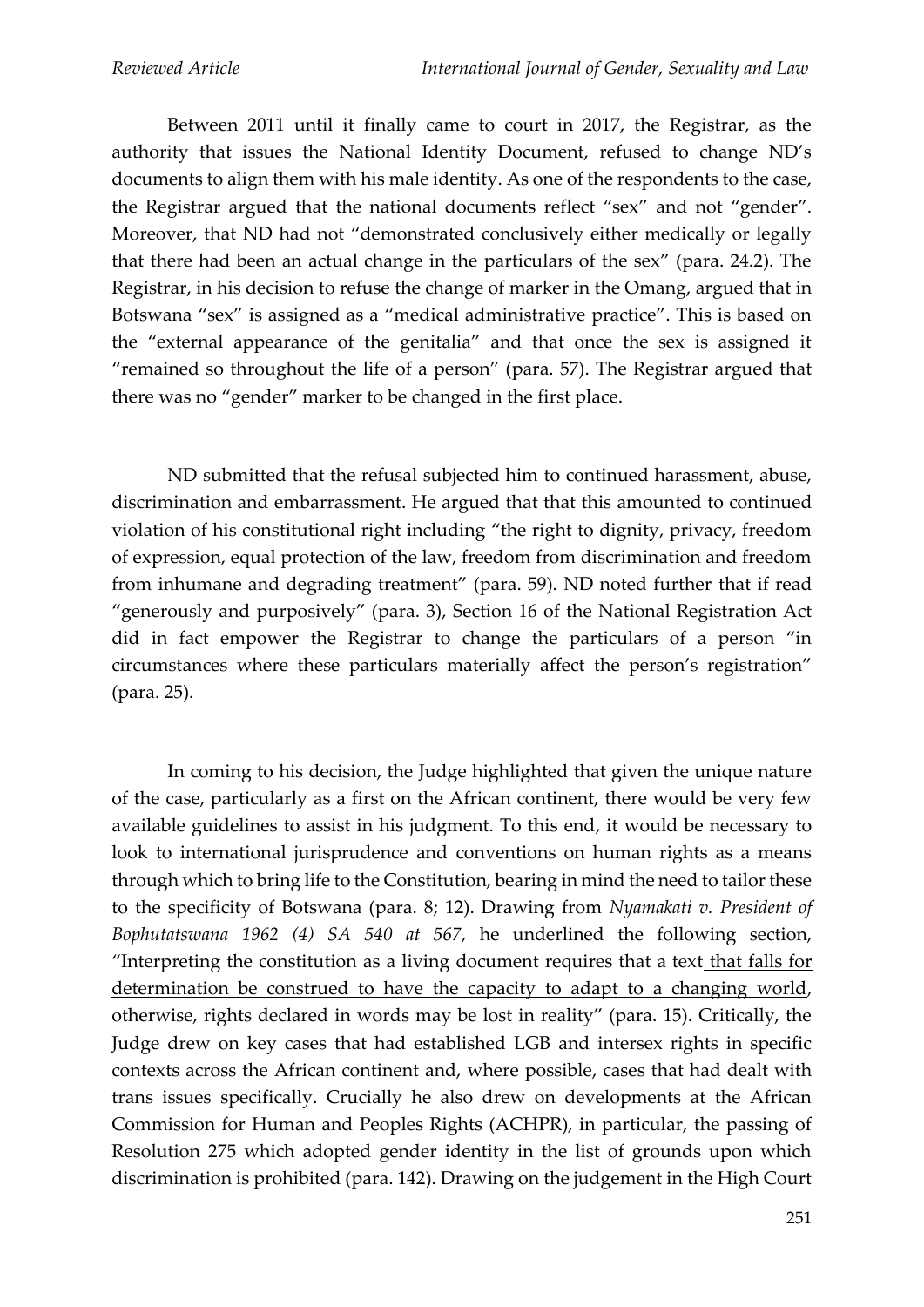of Kenya in *Eric Gitari v Non-Governmental organisations co-ordination board and others (2015) KLR* the Judge in *ND v Attorney General of Botswana and others* suggested,

The State has a duty to uphold the fundamental human rights of every person and to promote tolerance, acceptance and diversity within our constitutional democracy. This includes taking all necessary legislative, administrative and other measures to ensure that procedures exist whereby all state-issued identity documents which indicate a persons gender/sex reflect the persons self defined gender identity (para. 80)

Judge Nthomiwa highlighted that the argument of the two parties centred on the distinction between sex and gender. Following this, he explained that the case presented two issues for determination. Firstly, whether the refusal by the Registrar to adjust ND's Omang to reflect his gender as male was a violation of his constitutional rights? Secondly, whether the reasons provided by the Registrar for the denial of change could be considered "reasonable and justifiable"? (para. 8). Finding in favour of ND, the Judge began by addressing the issue of sex and gender. While the Registrar argued the Omang could not be changed because it reflected sex and ND was expressing gender, the Judge noted that "the position poses some difficulty when one relates that distinction of the purpose of the *'Omang*' and the seemingly loose use of the two words in daily parlance and practices" (para. 165). The Judge noted several instances where gender and sex remained blurred in society, including on state documents, thereby suggesting that in our "daily activities there is no formal distinction between sex and gender. And being male or female is generally attributed to having a masculine or feminine outward appearance and demeanour" (para. 175). With regards to constitutional rights, the Judge explained that in his view transgender people in Botswana are part of the diversity of that country and as such entitled to the constitutional protection of their dignity (para. 86). Furthermore, he noted that the ability to have citizenship and personal identity recognised by the State through proper documentation is at the "core of humanity and dignity" and identity documents afford such a thing (para. 83). To this end, he concluded that the Registrar had,

Failed to apply his mind and reasonably exercise his discretion in that he failed to take into account the Applicants 'psychological' male gender identity and that he completely identifies as a man. He also failed to take into account that his doctors examined his physical and psychological status ND found that he was male. In doing so, he failed to protect the inherent dignity of the Applicant as a transgender person (para. 99).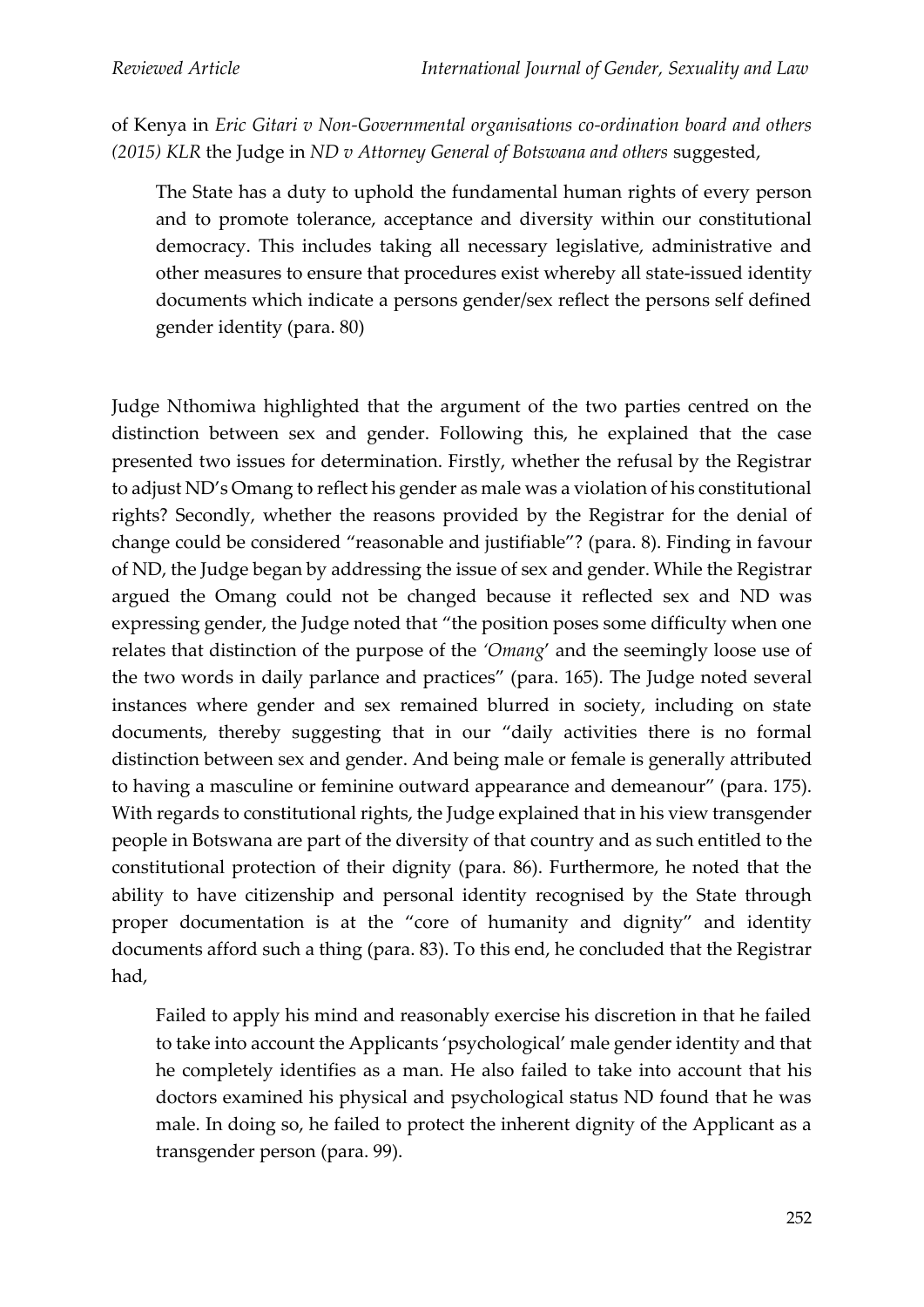# *The ordinary man*

The worldview and perception of judges are critical in hearing cases. As the person "who interprets and therefore gives meaning to the constitution, the Judge is uniquely positioned but is also influenced by factors in the courtroom (Jjuuko, 2018 p.134). Rantao and SALC executed a particular litigation strategy which arguably ensured not only ND's win but, as both he and ND believe, Kgositau's. In fact, for Rantao (2018), "if we didn't have the ND precedent, Ricki would still be in court". The lynchpin of this strategy was to show the Judge that ND was just "an ordinary private guy who has real fears…he's not an activist" (Powell, 2018). The redaction of ND's name to protect his privacy, though necessary for ND, worked to solidify this position further. Arguably, for ND to present as an "ordinary guy" or in ND's words "a normal man", he could not also be an activist or at least present as such in the courtroom. Particularly since public activism is often associated with the politics of the LGB movement and media attention, running the risk of possibly muddling sexual orientation and gender identity for the court.

In summary the litigation strategy for ND's case was to show him as a normal man experiencing abnormal circumstances. The first step to doing this was, perhaps surprisingly, given that this was a court case, "not being too legalistic" (Rantao, 2018). As Rantao (2018) explains,

more often than not we have lawyers going into court, wanting to mesmerise the judge with legal jargon, with all sort of case law showing how much they have read…we will always have that but it was important to show the judge what happens on the ground. What ND goes through on a daily basis. To be honest that's what really moved the judge. When I started I just wanted to paint this picture, show the judge what this man is going through. If the judge believes…before you go into the law, legal arguments, get the judge to wonder but why should this person go through all this?…and when you get to the law you have made it easy for the judge to see the prejudice especially on a daily basis. You know your passport, you're being returned at the border gate when you want to attend a family funeral across the border…you go across the border,…You know you have your relatives with funerals that you have to attend. Traditional things like rituals…so you have to break it down for the judge .. Every day he [the judge] visits his relatives in Zimbabwe, in South Africa so show the judge…look at his [ND's] identity document, he can't cross. Before you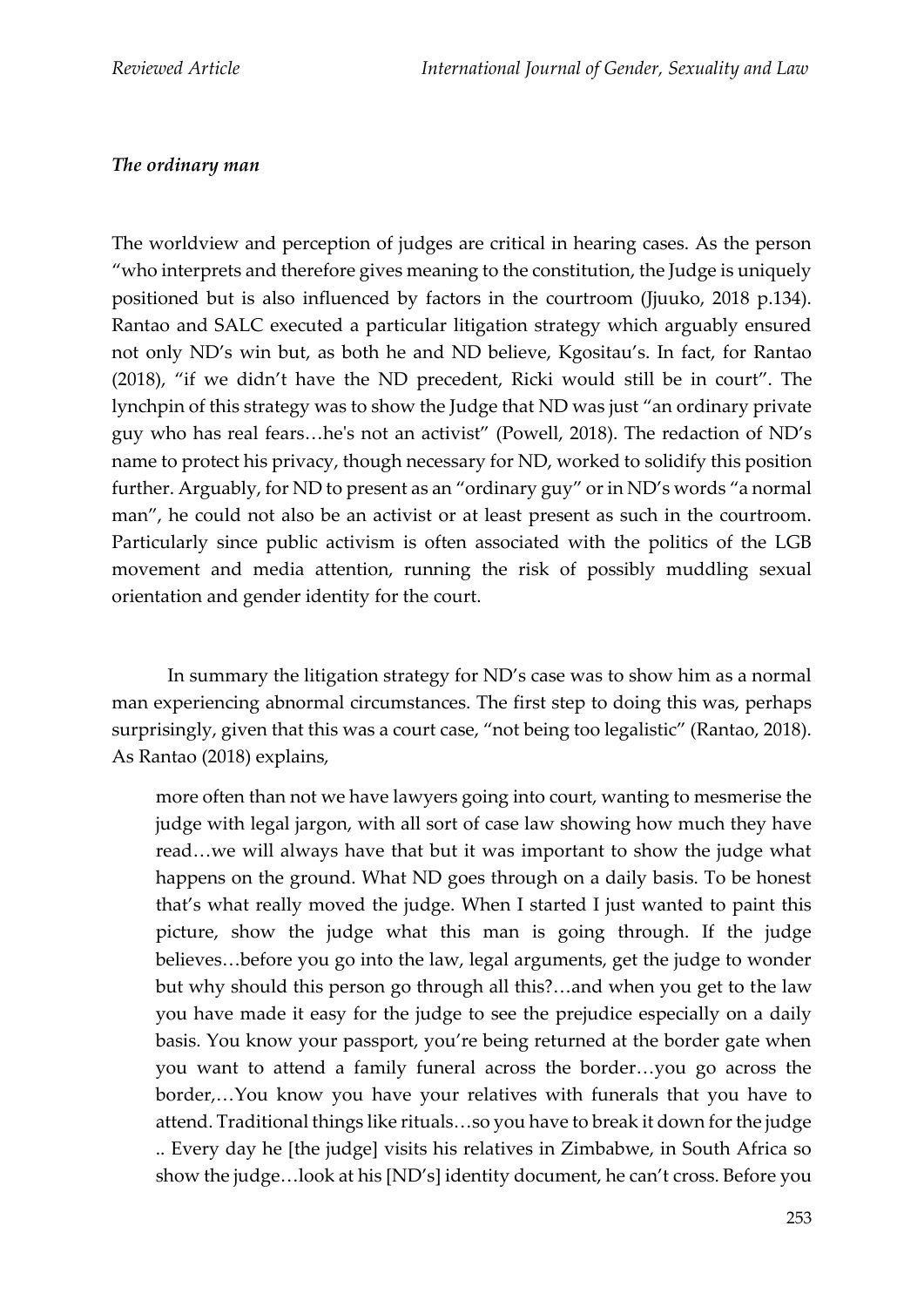go into…what the law says…paint that picture….He couldn't even open a bank account.

The lack of travel to traditional family events is crucial here. Part of presenting ND as just a normal man was to underscore his inability to perform his traditional duties as a man, the same duties the judge, as a man, was seemingly able to. Using particular cultural cues, they were able to establish that ND had gained acceptance from his family and communicate this using the notion of common or shared manhood.

The second strand to this approach was to show the judge how documents related to daily inconveniences: incongruent documents frustrated ND's ability to go about daily tasks, situations that the judge might himself find quite mundane or unremarkable until disrupted. Crucially, tasks also linked to being a man, in this case, being a provider, and as such, having an accessible bank account. As Rantao explains, they were clear from the outset that the goal was not the development of jurisprudence but rather to make what they were talking about "real" for the judge.

We are not talking about legalese…of course you want to develop jurisprudence but you see we don't just want to come to court to develop jurisprudence, as your ordinary lawyer is wanting to do. What we want to achieve…is that this man is suffering and it's not just him, the judge should know that we are just talking about him but it's not just him. It's possible that there are many out there and the judge should say 'look, I have to do something about this'. That's how you deal with it because it's always just a prejudice that we have that are our own prejudices, including judges because they are also human (Rantao, 2018).

For Rantao, the law is the last thing to be presented and not the most essential element. Indeed the law simply provides a means to rectify the situation. It is but the final factor, the path to remedy, in the courtroom. For Rantao (2018), the Judge "must look for the law. When we now start bombarding him with legal arguments, he must have made up his mind…[and think]…I need law to assist me…to find remedy". Rantao's job as the lawyer is to show the judge "there's a remedy and you are the remedy". According to Rantao (2018), their judge was not progressive; he was a just a man who had come up through the legal system. He had never been a practising lawyer or activist. Due to this, they needed him to see the case as personal, regardless of the support from SALC; it was important for the judge not to think this was an assault on the system but rather the needs of one person. To this end, it was necessary to "you know let him look at one person because it's a person for starters…It's an individual having their own individual problems, personal problems" (Rantao, 2018). ND was in court with his partner every day. Rantao notes that because arguments are presented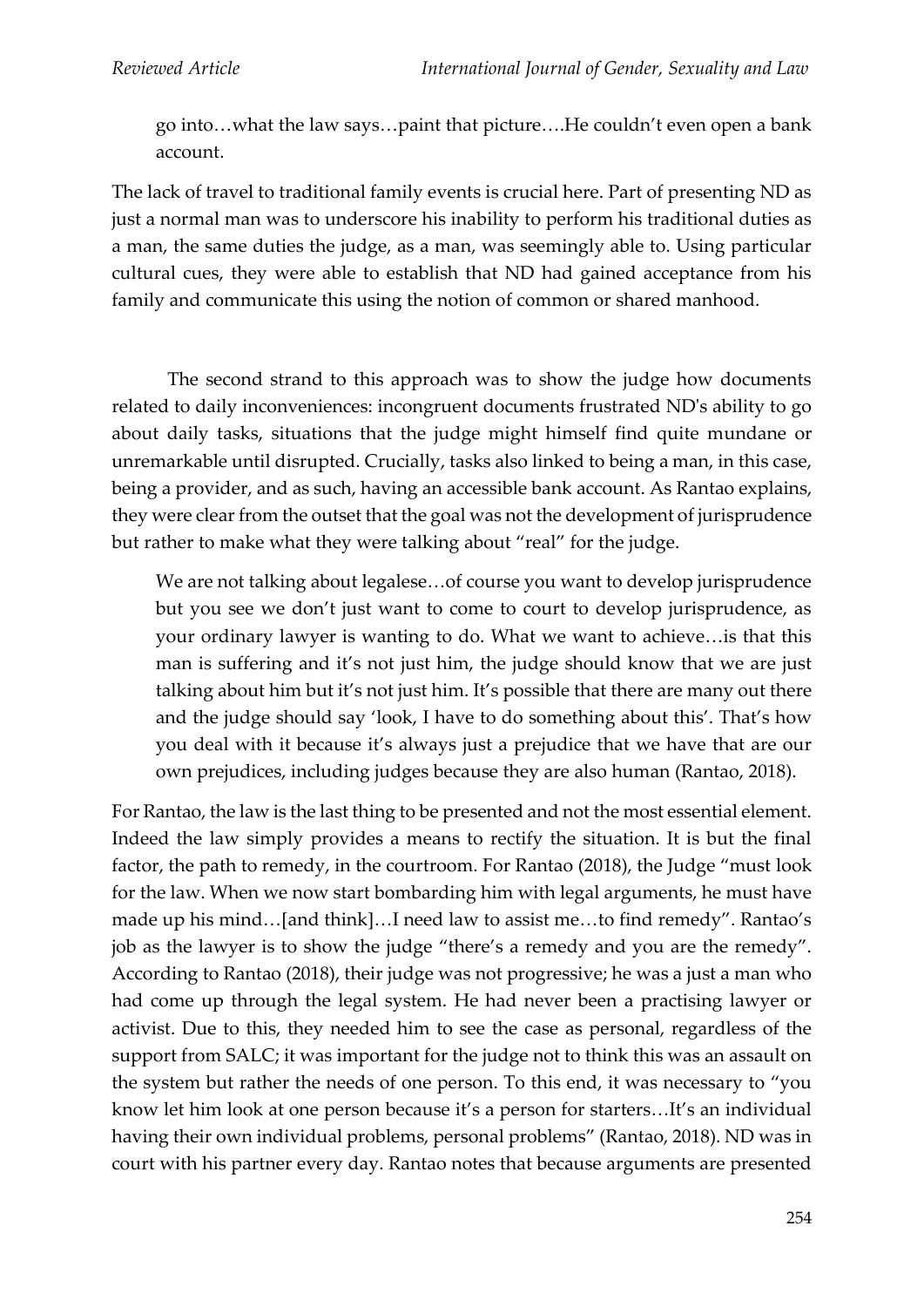from papers in order to ensure the Judge could put a face to a name, to humanise ND, he made sure to speak to ND in view of the Judge. The Judge never asked who ND was or who Rantao was talking to in the gallery. Yet, in doing so, the image of ND as a just a man with his girlfriend by his side, a very normal, wholesome and heteronormative image was created. As Rantao elucidates:

When I finished arguing I asked for a minute to ask my client [ND]…if I had forgotten anything. It was deliberate. I'm not sure if throughout the proceedings he [the judge] was aware. I think he was struggling because there was like four or five people in the gallery. He probably had an idea it [ND] could be him but he wasn't sure until I asked him [ND]. Then he [ND] was there with a lady and maybe the judge is thinking, "…Is that the girlfriend?" (Rantao, 2018)

We see the outcome of this normalisation strategy in the judge's eyes through his acknowledging that ND is "indeed a man" (para. 62). The Judge placed considerable weight on the fact that ND presented and fit what could be perceived as the stereotypical male appearance: "beard", "broad shoulders", "deep masculine voice" (para. 67). Highlighting a reliance on pathologisation and medicalisation, after surreptitiously having ND pointed out to him, the judge noted that these changes were "irreversible and permanent" (para. 67). A not uncommon approach, legal scholar Dean Spade explains "everywhere that trans people appear in the law, a heavy reliance on medical evidence to establish gender identity is noticeable" (Spade 2003, p.16)

ND was not just any man, but 'a normal man' in a traditional sense. A position Rantao, with his understanding of Batswana culture, was specifically contracted to present. Following from this, familial and traditional events which ND had been unable to attend were offered as examples. Events they were at pains to show that the Judge, as another man, could. It cannot be overlooked that the decision to rule in favour of ND came down to a handful of men, most of whom were cis, in a room with little external pressure on the judge — no media and no activists. In essence, what was presented to the Judge was a normal man, sitting in the gallery with his girlfriend, struggling in the world because his documents misrepresented him. The court would later acknowledge this: "the court noted with concern the on-going distress and discomfort experienced by the applicant when he is required to explain intimate details of his life to strangers whenever he seeks to access routine services" (Collison, 2018). This kind of concern, as Kgositau pointed out, was absent from her case.

# *The activist*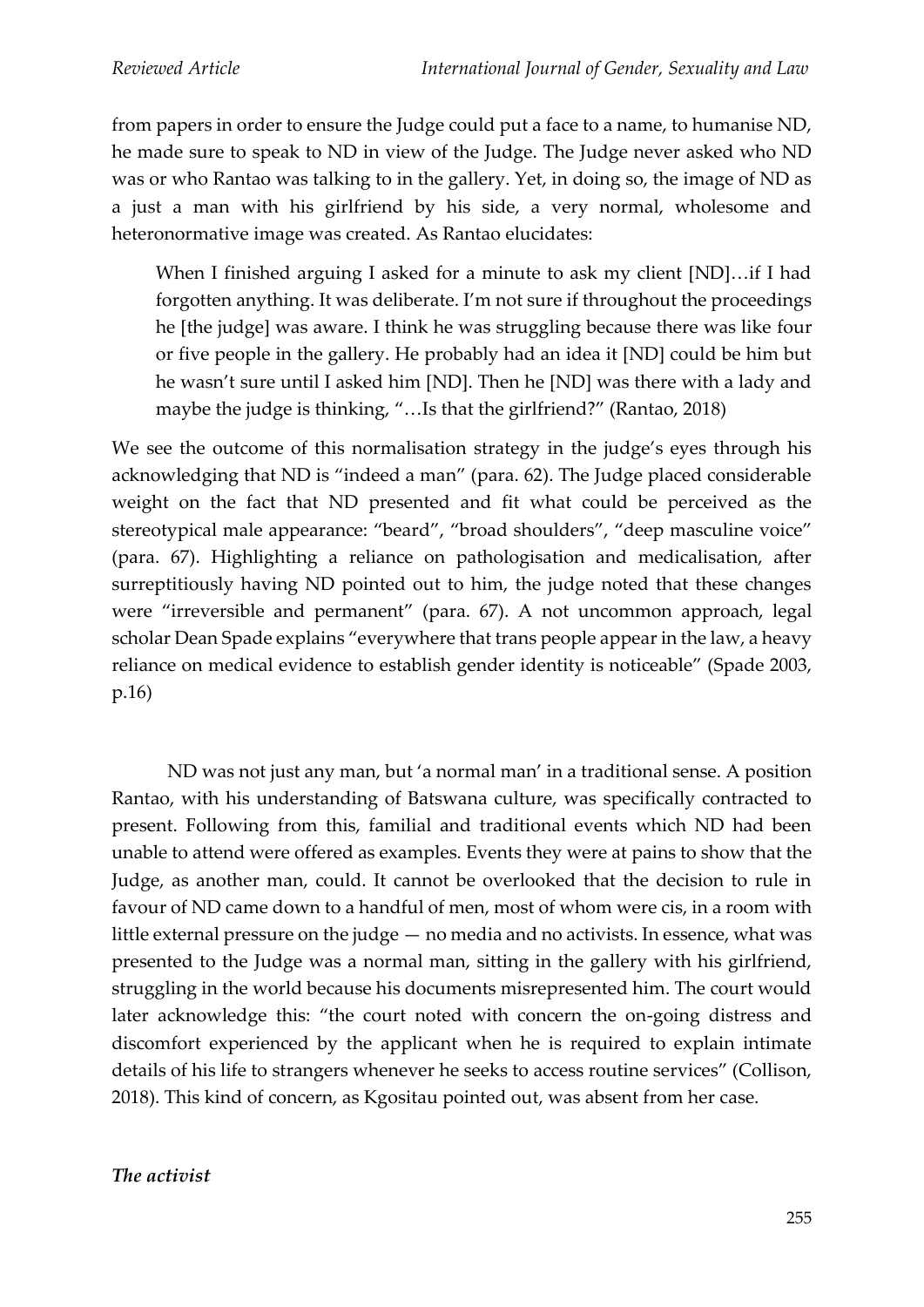In stark contrast to the ND case, on the occasion of Kgositau's arrival at court, having flown in from South Africa, the courtroom was packed with supporters and community members, many wearing protest slogans on their shirts or carrying placards. They were a visible example of LGBT representation in Botswana taking up space both in and outside of the courtroom. Kgositau suggests that her judge seemed more fearful of issuing a judgement, given that fact that she, the judge, was a woman and the public nature of the case. More especially because the case was seeking policy reform and not just individual remedy. For Kgositau (2018)

It became very clear that my judge was afraid of having to set this kind of precedent…she was making all these kinds of delay tactics from her end to assign us a date to see when ND's case would be argued such that it gets to be argued before mine...Because she's a woman she…in 2016 and 2017 we did not even have a woman Justice sitting on the bench of the High Court of Appeals, it was all male oriented…She was afraid of making that determination and needed somebody else to do it before her …The system in itself for me was already as it was crippling for women to be able to set such precedents at a constitutional level. She was afraid of making that determination and needed somebody else to do it before her, particularly who was sitting on the other case. ND was a man, so his case got argued and ours was to be heard on the 4th of August. We were to be arguing on the 4th of August so come the 4th of August the judge goes MIA on the day that we are in court. Only on the day that we are in court do we get told, "no your judge is not present, she has gone on a leave of absence."

Kgositau (2018) believes that the judge postponed because the full result of the ND case "had not been written and had not been served publicly. So, she could not even refer to it" The matter was postponed to the 12th of December. Kgositau's council, Nchunga, asked the presiding judge why it was being pushed so far back? The judge overseeing the postponement became hostile and accused Nchunga, according to Kgositau (2018), of "dictat[ing] to him how he should run his court". For Kgositau, the response from the audience in a packed courtroom was palpable.

Everybody who was in the room, civil society present as well as all of community both LGBTI and trans that was very present in the room. You could hear the kind of gasp of air that everybody had been through because it was a fully packed court. Everyone had prepared that we were arguing because the ND case unfortunately was heard behind closed doors. This was the case that everybody was aware of because we couldn't publicise anything to do with ND's case. The whole entire of our community was present, wearing t-shirts and placards really in solidarity. As this was said, everyone just gasped for air when the judge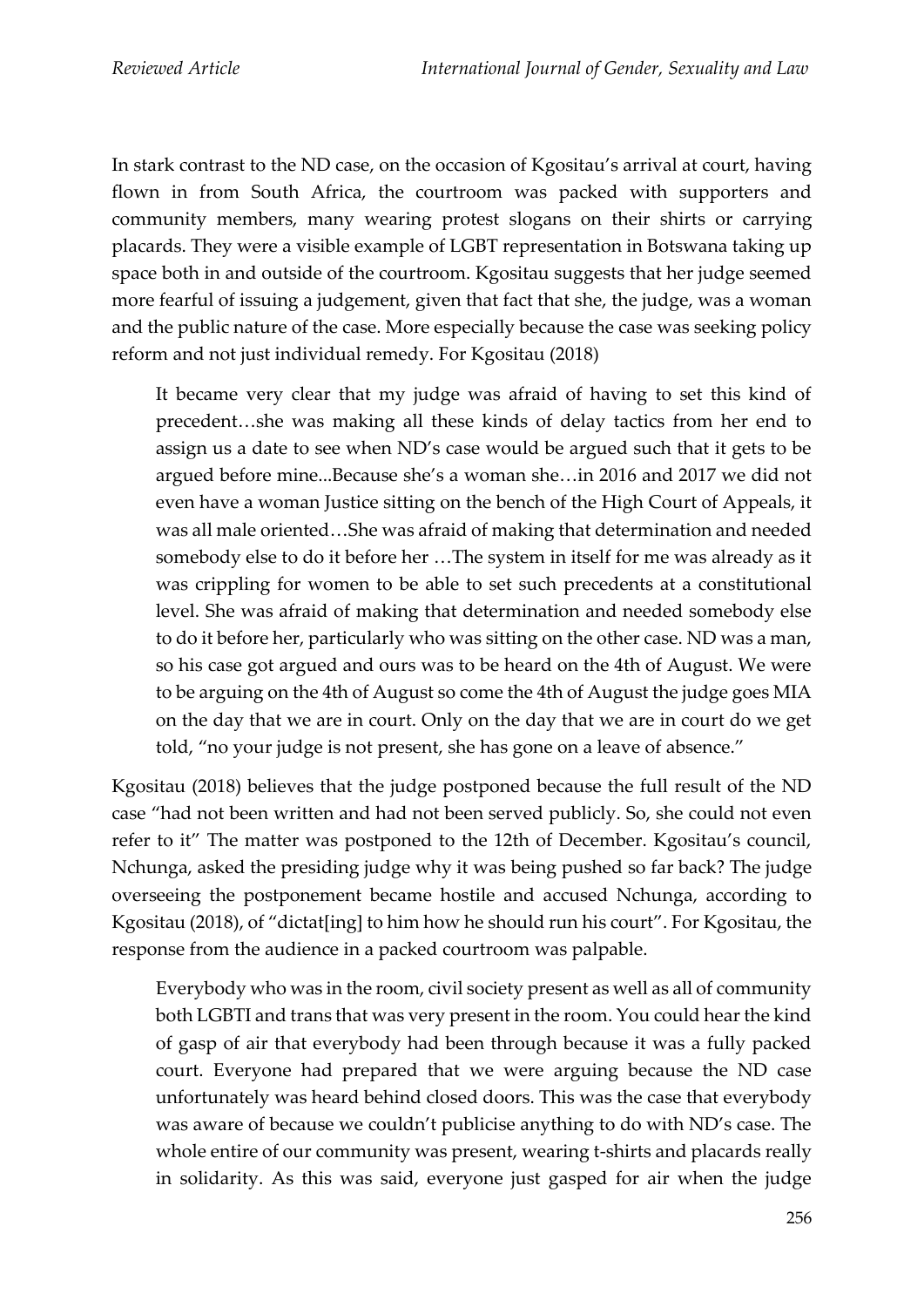became very hostile…Lesego was trying to explain to him that, "my lord, Ricki Kgositau lives outside of the country, for her to come for any hearing, one it's a time constraint and two, financially it's exorbitant for her to be able to get this kind of time and thirdly, to get away from work. Could the matter not be set for an earlier time than the 12th of December?"

Highlighting the apparent differences in how the cases were heard and their meaning and impact, Kgositau (2018) notes that she felt as if though judge was desperate to be rid of her. He made it clear that,

he didn't like the kind of frenzy that we had created around this case because it was making it seem as if the State was torturing me or something …It was sitting ill on the reputation of the court and that of government. We got to understand that that's what they were intimidated by the kind of presence, both of media and of the community that was there on that day that they felt as if they were being ambushed (Kgositau, 2018).

For Kgositau (2018), ND's judge had been far more "understanding and more sensitive to the plight of anybody who has to go through such a rigorous scrutiny of their personhood in order to affirm themselves". To this end, although they believed their media engagement had been positive, they also acknowledged it could have had a negative impact. As she explains, "one of the things we realised was that that media frenzy could have gone either way, it could have gone positively for the case that was already heard for ND or it could have made things worse" (Kgositau, 2018). In light of this, they chose to shift their strategy, "play it lowkey. People were still aware of the fact that the case was to be heard on the 12<sup>th</sup>, but we did not go all out like we did in August where we sent out a media advisory ahead of us being in court" (Kgositau, 2018).

On the 29th of September, the ND judgement came out. Once this had happened, there was no longer any need to argue or delay Kgositau's case. The court ordered all of Kgositau's documents be amended to reflect her sex as female. As she had expected, supporting her suspicions about her judge, Kgositau's case was decided in her favour based on the ND case. To be able to get married in Cape Town, a week later, Kgositau accepted the order of the court. This was not the legislative change she had hoped for but an individual remedy. There was an option to argue the case further, but this would have affected her ability to marry, as she would have to keep her current incorrect Omang. Her lawyer advised her to take "the low hanging fruit", and that they could use the two cases "as the launching pad for pushing for legal and policy reform" at a later stage. For Kgositau (2018), this was disappointing in that "I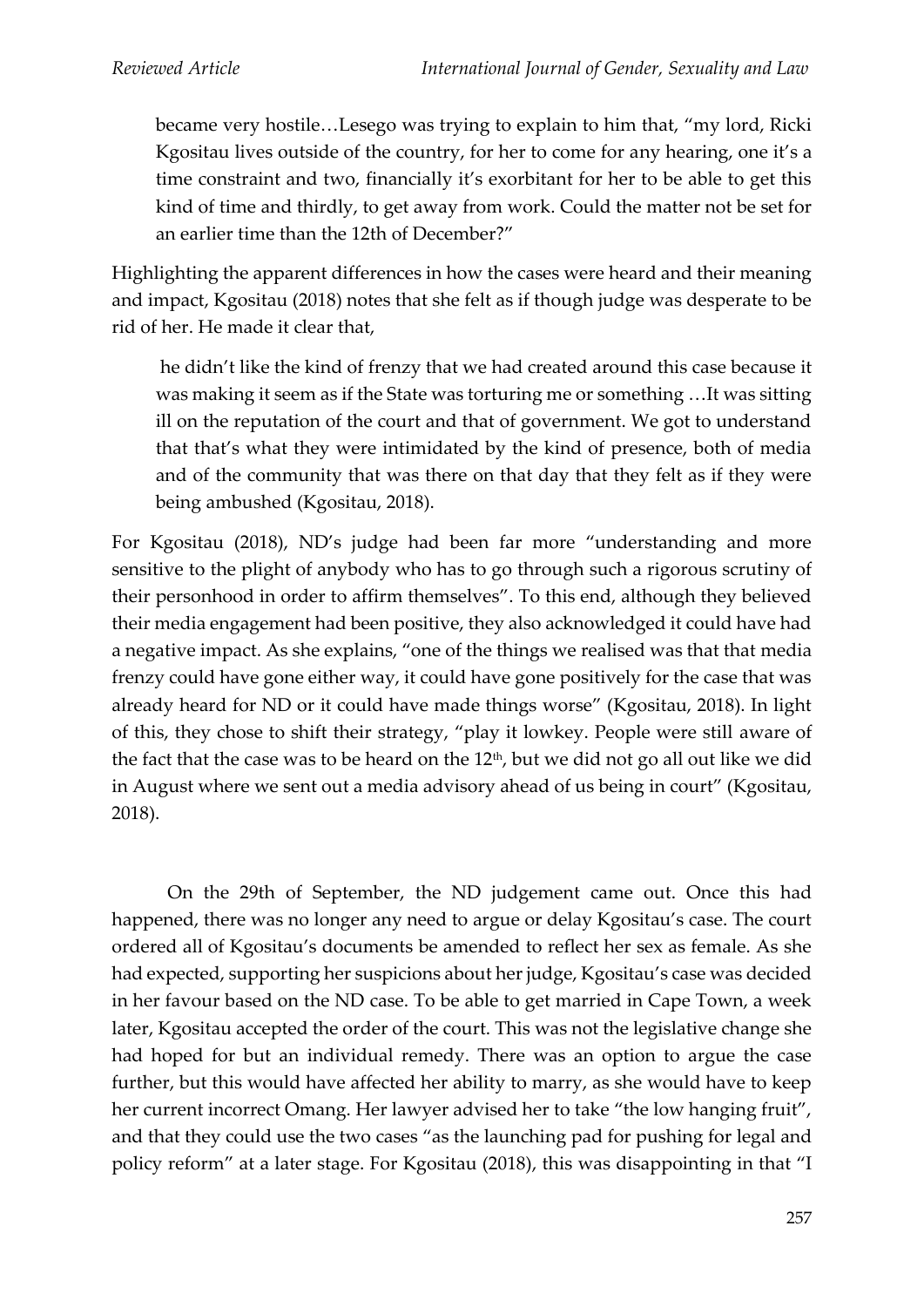had been the person pushing at the forefront of everything to ensure that there was a face to the case, there was sensitivity built up in society as we kept on moving up closer to arguing the matter that now it was just treated as I don't know, a clerical process of just we sign, we sign, go". Kgositau (2018) believes her case gave ND's case the possibility of being decided as it was, in that hers was the case that engaged with broader society and did, "not treat the case as something to be hidden away from the eye of society and media".

# *Aftermath*

Advocate Rantao noted in media interviews after the ruling that not only was the ND judgement a significant victory for his client but also for the transgender community. He also suggested that the judge, presiding in Kgositau's case (as she eventually did), would "surely…have to refer to this judgement" (Thomas Reuters Foundation, 2017). From the outset, the cases took a significantly different strategic approach. While ND took an individualistic approach seeking personal remedy with the understanding that it could set precedent, Kgositau was clear that her investment was in public litigation. For her, there would be no point in a judgement that gave her an individual remedy. She wanted "policy reform or an explicit policy mention of trans persons" (Kgositau, 2018).

This kind of activist approach to the courts mimics much of the early 90s sexual orientation litigation that started from South Africa and moved outwards as a possible model for gaining rights for LGB people across Southern Africa. Outside of South Africa, however, this has failed significantly (Currier, 2012; Stychin 1996; Camminga 2019 p. 93-94). ND's approach, in this sense, was radically different. Jjuuko makes clear that the worldview and perception of judges are critical in hearing cases. As the person "who interprets and therefore gives meaning to the constitution, the Judge is uniquely positioned but is also influenced by factors in the courtroom (Jjuuko, 2018 p. 134). ND wanted the judge to see him as an everyday person, a normal man, someone trying to move on with his life, an individual, attending family funerals, performing traditional roles, ostensibly wanting to get married and so forth. In doing so, arguably, ND went someway to provide clarity in the difference between sexual orientation and gender identity. In that, he was able to humanise himself as a man, undeniably, to the judge in his case. ND (2018) believes that if he had "put himself out there", in the way Kgositau had done, it might have been read as "provoking society".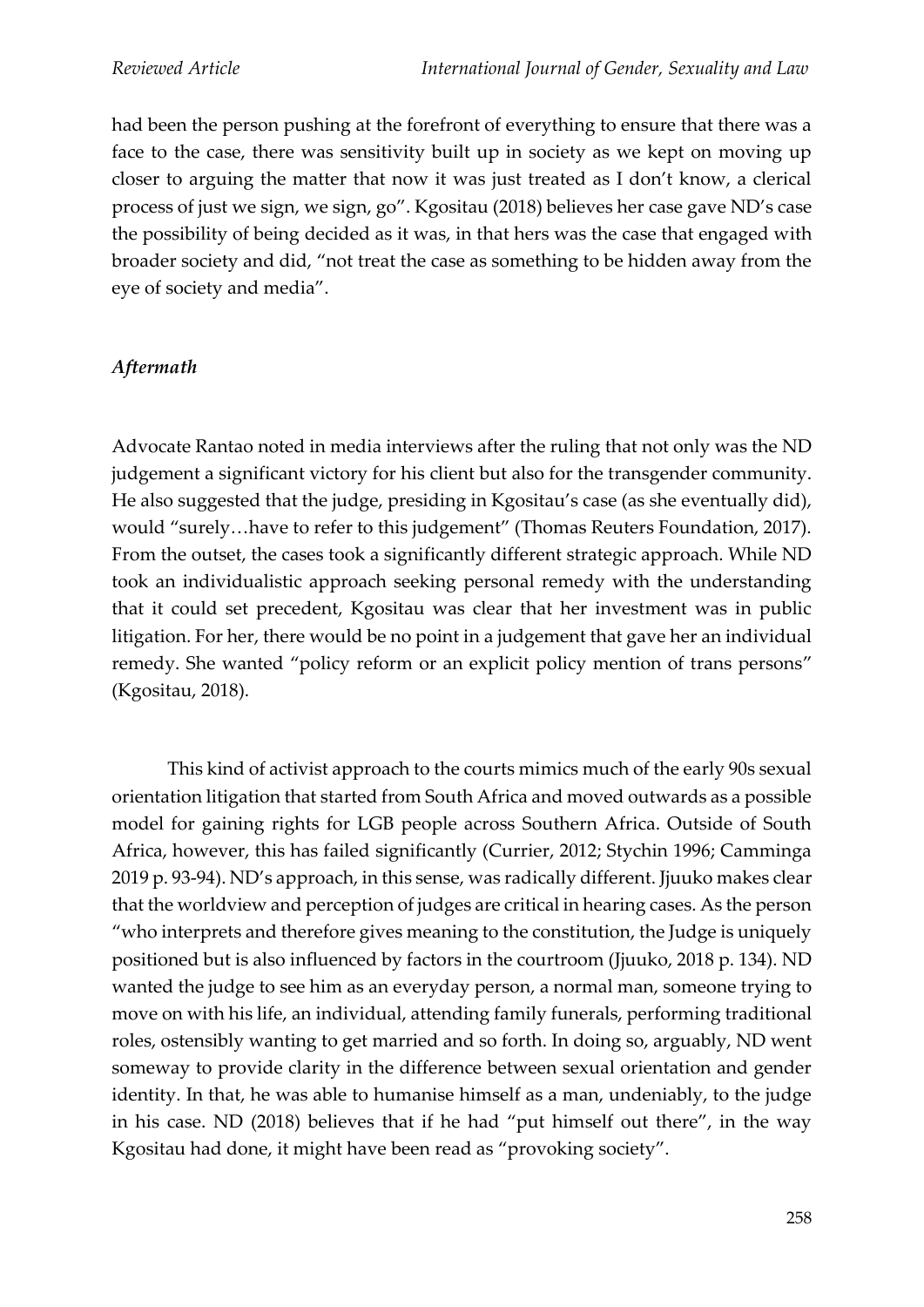Though the strategy was quite clearly to humanise and normalise ND to another man, a singular judge, this question regarding what cases such as these do beyond the courtroom remains open. The strategy was also clearly intended not to provoke. For ND, the lack of media and activist presence was critical. As Rantao (2018) notes, "there was no pressure on the part of the judge, and when we were arguing this matter, there was not many people in the courtroom". The anonymity of ND, by extension, also provided the judge with some form of cover. Alternatively, Kgositau's judge in the far more publicly visible case, seemingly relied on delaying her judgement as her form of protection. Jjuuko notes that delays have been a crucial tactic used in several courts across the African continent when receiving LGB cases, especially as a means through which to avoid the ire of the state. As Jjuuko explains, courts though they may not want to, are bound to receive LGBT cases. They may delay the case as long as possible, "but ultimately it has to be decided" (Juuko, 2018 p. 67). ND (2018) believes that because the "Attorney General didn't fight [the ruling] she [Kgositau's judge] also had the liberty of just passing it down because there is no opposition, it's not her opinion it's all parties agree". ND continues to wonder if she, Kgositau's judge, wasn't "also relieved that she didn't have to make that decision?" Whether, given her previous avoidance tactics, she was suddenly "so forthcoming and relaxed about the issue because the judgement had already been made and handed out?" (ND, 2018).

Though ND is adamant that he is not an activist, he also insists that not all activism needs to take place, "up there, in the front. Some can just be in the background, I suppose" (Collison, 2018). To this end, the judge in the ND case did explicitly note that non-recognition not only infringed on ND's rights but "other transgender persons" as well. Following this, the judge made clear that "the protection provided for in the Constitution extends to every person regardless of his or her gender identity" (para. 127). Lastly, he also stressed that Botswana has a duty to ensure procedures exist "whereby all State-issued identity documents which indicate a person's gender/sex reflect the person's self-defined gender identity" (para. 127). All of these statements are not just confined to ND but rather aimed at broader community impact; acknowledgement; and outcomes which suggest a type of activist intervention. As Jjuuko notes "the courts have both special effects, which apply to the individual concerned, and general effects, which affect the population at large, and the application of all these forces may radiate into social change" (Jjuuko, 2018 p. 56).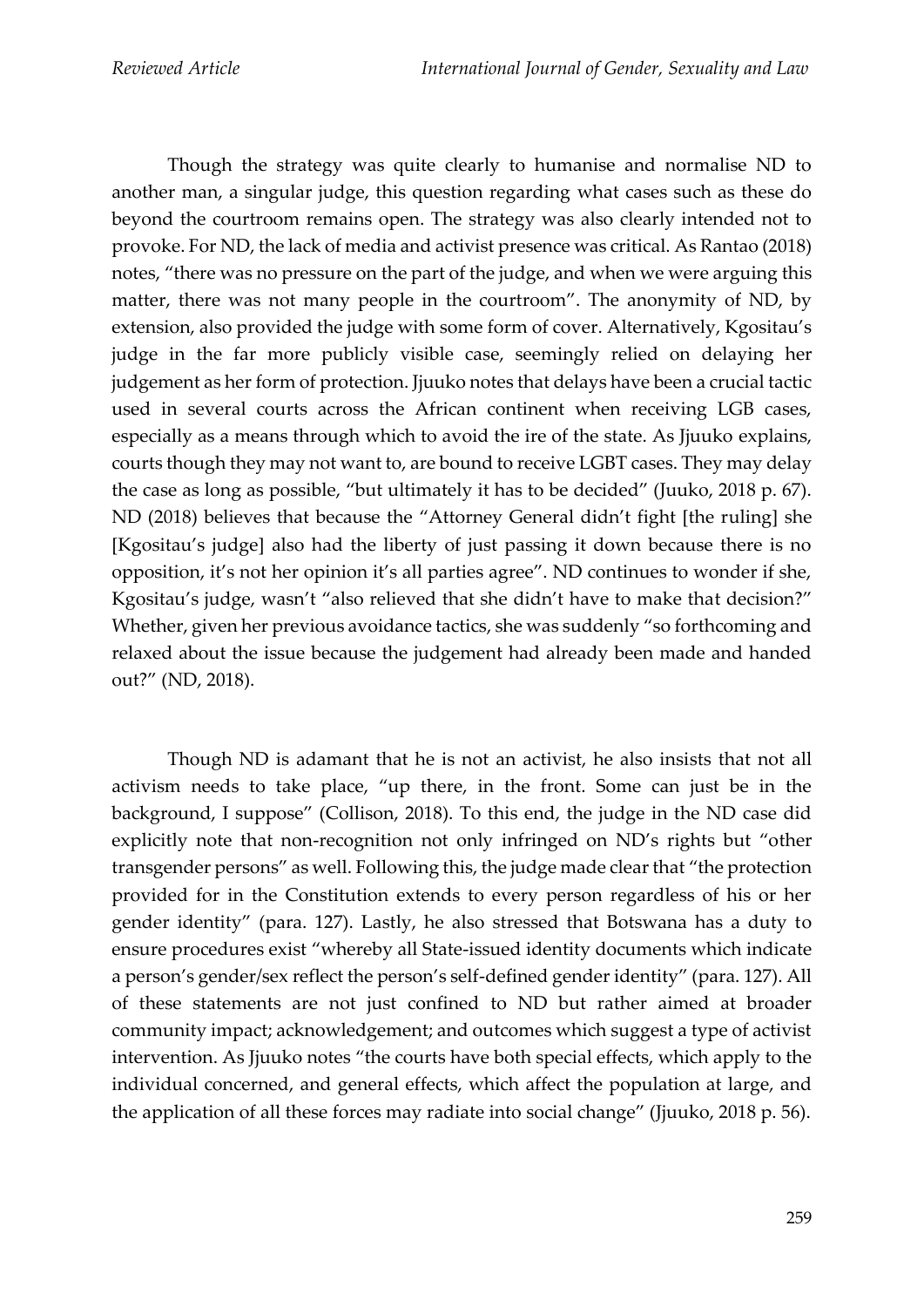It is worth asking whether this strategy would have been possible if Kgositau's case had gone first. Would the same normalisation and perceived lack of provocation have been possible for a trans woman? Kgositau certainly seems to think not. For her, part of the reason ND could have his case in anonymity, behind closed doors, with very little media attention and by extension the judgment he did is because she made herself visible in the media. It was not only her visibility that assisted him, but if she had gone first given the "patriarchal system", she doubts she would've found the same reception. For her, ND's case

was won on my sweat and blood because I had been the visible person throughout even before these cases got argued, I was the person who visibilised myself in media…this is what access to justice for women looks like. We are here to be put on the backburner and it doesn't matter how it affects us, but at least let a man be the one to take that first step through the door…. it's my perception, interpretation and analysis based on the kind of engagement I've had with the court system and just with that with our patriarchal system that dictated how we treat women and how we treat men (Kgositau, 2018)

As Paisley Currah and Tara Mulqueen argue, the "legal definitions of gender and the various criteria states use to classify individuals as male or female are certainly fraught, but they do matter because gender is a mechanism for the unequal distribution of rights and resources" (2011 p. 557-582). In this case, relying on particular notions of familial acceptance and traditionalism, using Batswana cultural codes to signify a specific kind of acceptable maleness perhaps came at the price of Kgositau's femaleness and activist visibility. The role of gender in the unequal distribution of rights may also be readable in how each judge responded not only to the cases but also the applicants: in essence in privileging ND's masculinity and his right to particular forms of recognition as a man. McAllister suggests, "the struggle for sexual minority rights in Africa has urgent social and political implications…but confronts an enormous obstacle in the reactionary, traditionalist argument that homosexuality is an alien assault on 'African culture'" (McAllister, 2013 p. 89). One of the ways in which this narrative of 'unAfrican' might be undermined is to present the legitimacy of claims through particular forms of acceptance - in this case, familial, traditional and heterosexual acceptance while at the same time separating what it means to be transgender from homosexuality. The ways in which this was done was not only through showing the judge what ND looked like, his visual presentation as a man, but to also reference his medical transition.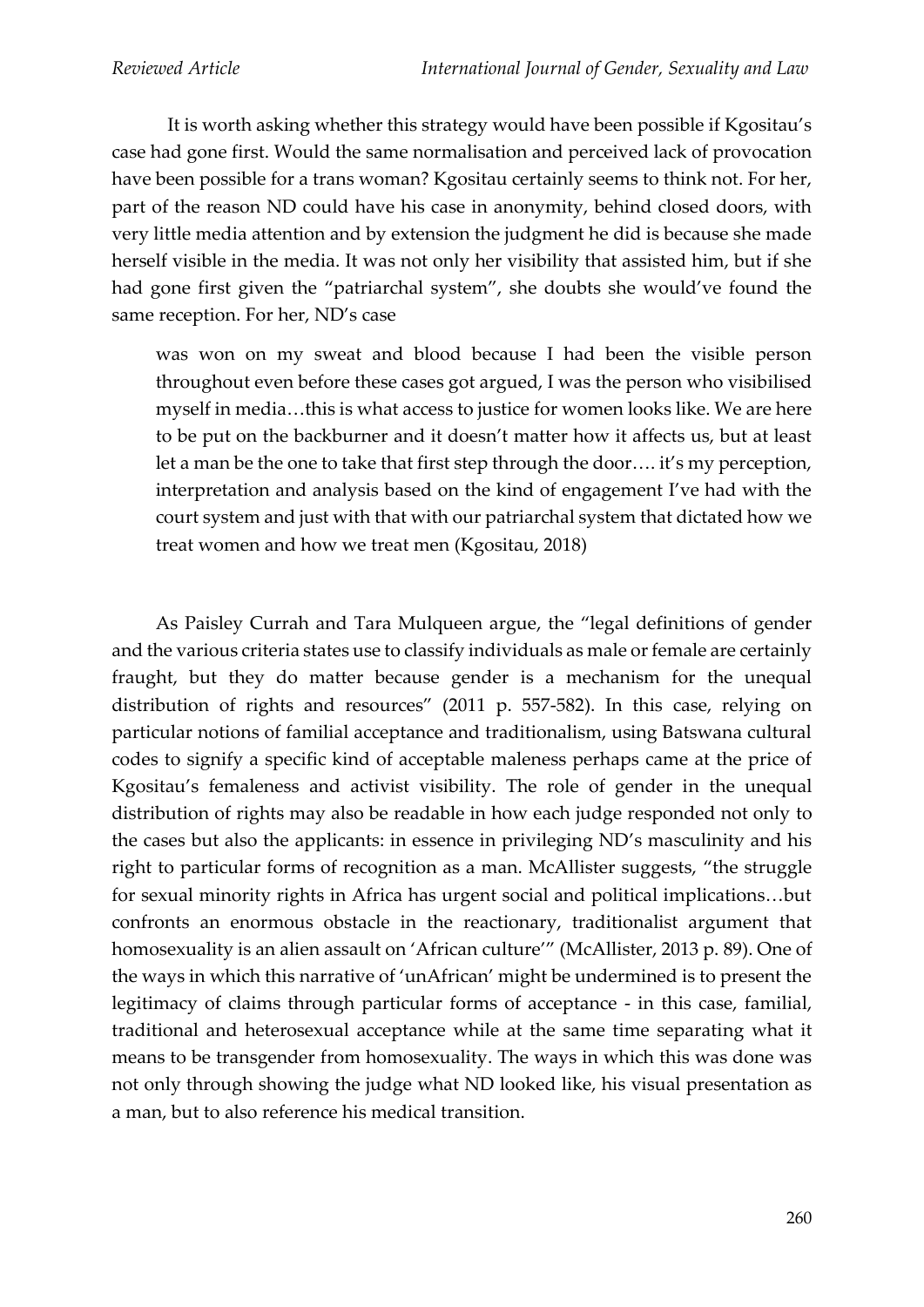The judge then reiterated this medicalised understanding by referencing judgements in both Korea and Malaysia. In the absence of legal guidelines on gender transition, these judgements suggest that it is necessary to rely on medical evidence and refer to physicians' expertise to determine a person's gender (para. 68-71). Although the impact of this cannot be understated, it also has the inverse result of reinscribing the pathologisation of trans identity and shoring up binary notions of gender. As Spade warns, this strategy can have adverse effects when medical care, but especially affirming healthcare, remains inaccessible (or undesirable)<sup>viii</sup> to most "gender transgressive people, where medical care associated with sex reassignment is still doled out through gender-regulating processes that reinforce oppressive and sexist gender binaries, and where, because of these circumstances and others, many gender transgressive people will choose not to or be unable to access medical care associated with their gender identity" (2003, p.18). At the same time, the judgement, in its wording, does refer to the need to legally recognise an applicant's gender identity. This may, in some very distant future, provide some room to begin to talk about acknowledging gender identities that fall outside of the binary.

### *Conclusion: Precedence*

The decision in the ND case and the subsequent ruling in the Kgositau case did not emerge out of the ether. Instead they are part of a longer trajectory of work done by LGBTI individuals to not only gain specific rights but to bring the language of sexual orientation and gender identity into the courtroom. However, there has been a tendency in global media to depict Sub Saharan African countries as particularly hostile to LGBTI people and LGBTI rights. This does a disservice to how grassroots work has been done and the "considerable diversity and dynamism of domestic, regional, and international LGBTI advocacy in sub-Saharan Africa, which has made powerful gains in recent years" (Thoreson, 2018 p. 7). Indeed, the focus on criminalisation has often obscured the many gains and inroads made, especially those not carried out in the conventional model of mass activist supported litigation. Thoreson challenges us to think through "power within movements, the efficacy of human rights advocacy relative to other forms of activism, and the utility of NGOs as vehicles for social change". The ND case is a challenge to future thinking around advocacy and litigation, especially for trans people in Sub-Saharan Africa, if not Africa more broadly. Separating trans issues out from issues regarding sexual orientation may be necessary, but what is the cost of carrying the burden of humanisation for trans people? Grappling with the regions "geopolitical dynamics remain urgent and important endeavours" (Thoreson, 2018 p. 7). As Tashwill Esterhuizen from SALC,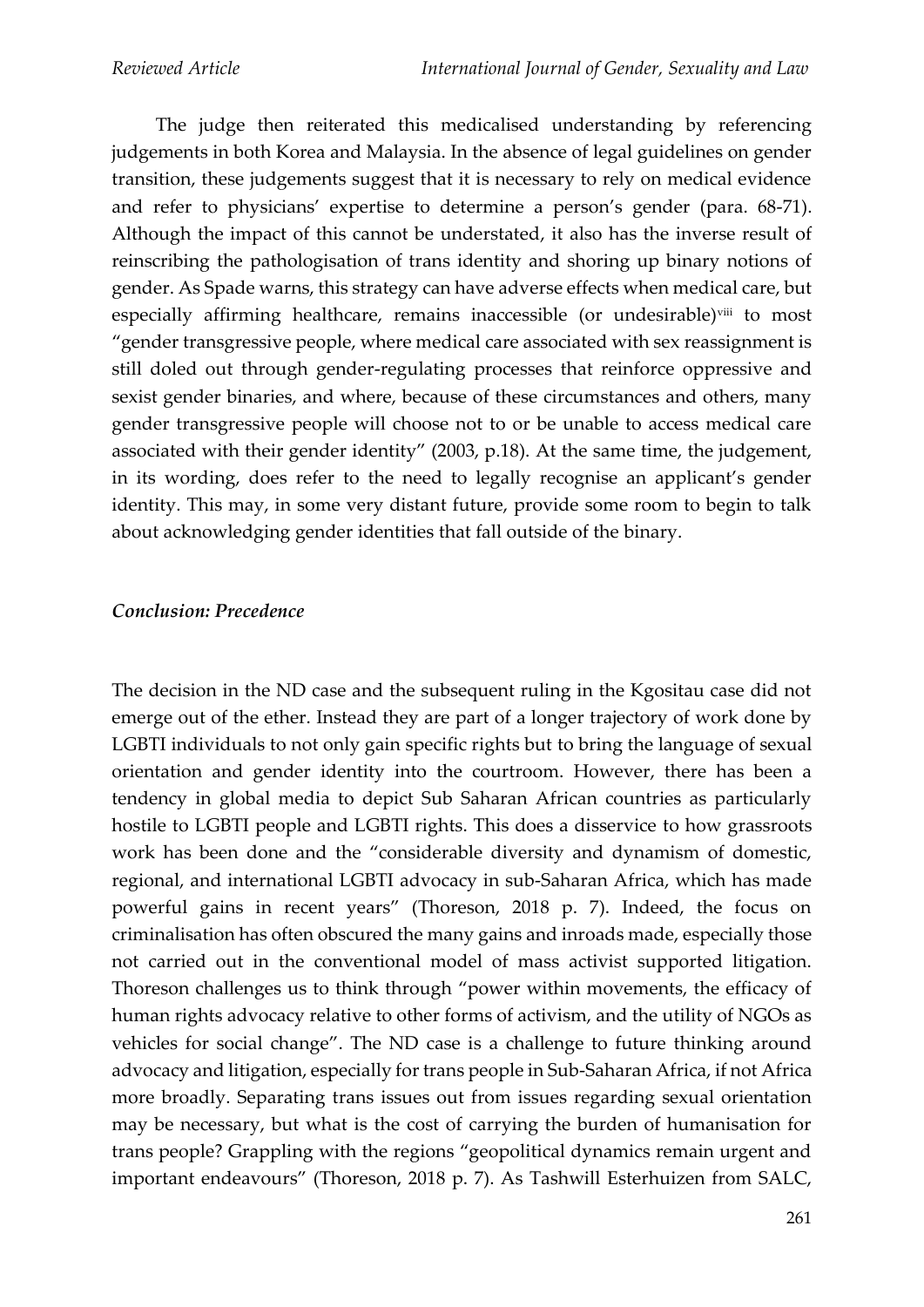and a member of both litigation teams notes, the importance of a case such as ND's is that "the principle is accepted that human rights apply to all human beings and can only be limited if it passes the requirements of reasonableness and proportionality, then it becomes much easier for vulnerable groups, such as the transgender community to assert their own basic rights and freedoms" (International Network of Civil Liberties Organizations, 2017 p. 25-26). The drawback may be that cases argued in this manner rely on specific cultural factors, in particular, moments that may not be reproducible elsewhere, although this remains to be seen.

What this case suggests is that in countries where there is on-going hostility to LGBT rights, humanising LGBT people in the courtroom might be a critical first step before turning to the law. Of course, this places a particular burden of humanisation on those who are more often than not abjectly dehumanised - trans people. The strategy used in this case also suggests that it may be prudent in some instances to make legal gains out of the public eye, especially in situations where judges feel constrained by prevailing public opinion or are confused about the difference between sexual orientation and gender identity. In this way, precedent might be set with the "low hanging fruit" as the first step towards discourse and social change. Rulings such as these can assist in creating a more nuanced dialogue and work against anti-trans rhetoric incrementally rather than "out front".

I still say that the case was provocative, but in a strategic way in the sense that it didn't feel like I was directly trying to get a reaction from the courts…I was trying to get the Attorney General to do what I want, but I wasn't saying, look courts we want to blow your BS out of the water. We're saying, I'm a citizen and I want to get on with my life. This is what I'm presenting to you and this is the issue that I presenting to you and I'm not posing as a threat…Still I knew the impact that it would have, so it's kind of like having your cake and eating it too… It's there; it's in the archives. It will always be there in the law reports; some one can always use that as precedence. That was the part that I wanted to play (ND, 2018)

Cases such as NDs can set a precedent beyond the borders of Botswana, especially in countries with "similar values to Botswana — such as Namibia, Zambia and Malawi" (Collison, 2018). At the same time, they can also assist in opening spaces for more significant policy discussion with the State. Dialogue and policy reform might now be an option in the country, although it may not be very easy to carry through without faces willing to undertake it.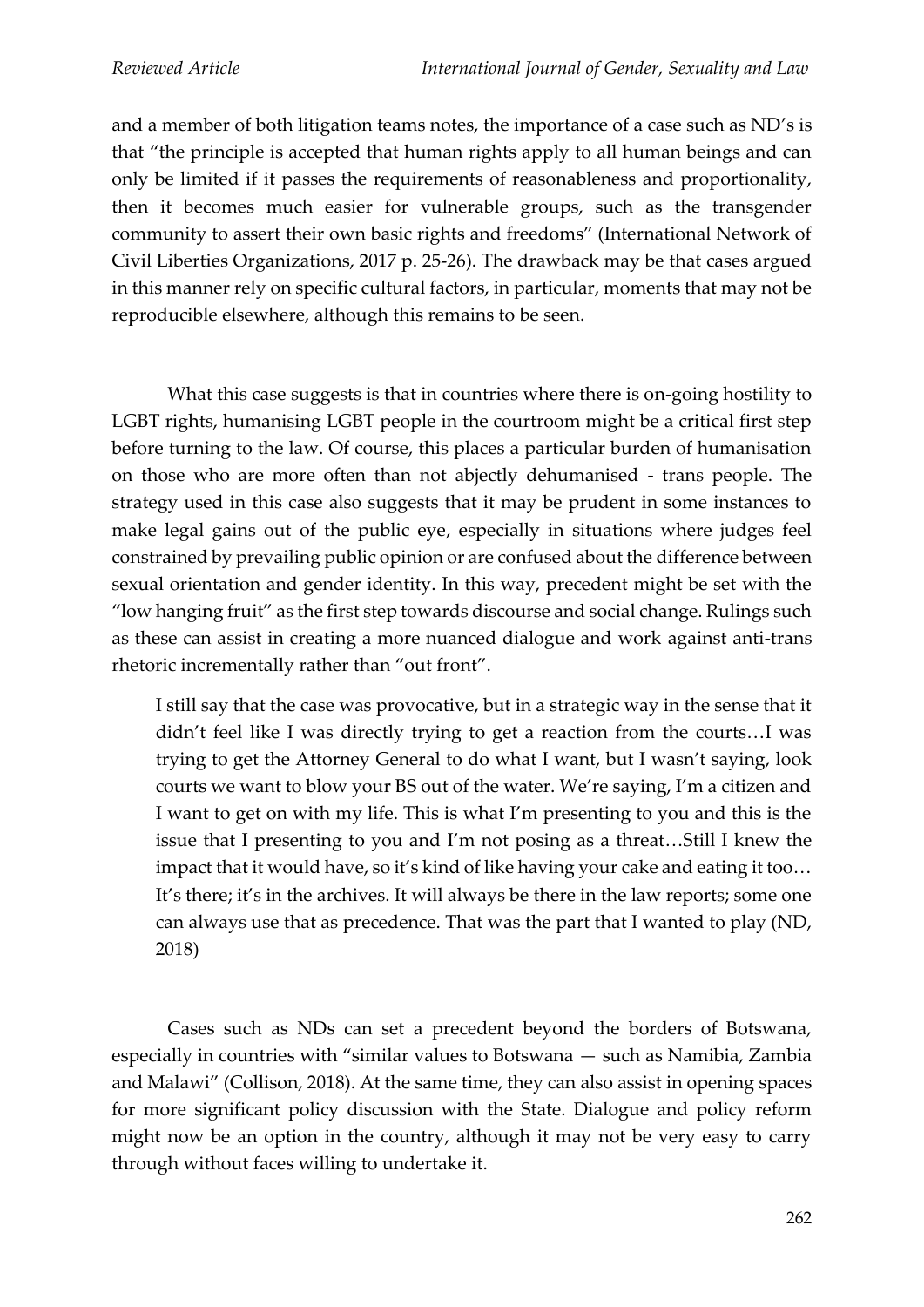The cases may have set precedent but there remains a difficulty where this type of individualist strategy is undertaken. ND has gone on with his life, and Kgositau lives and works in South Africa. Although, as ND points out, this in itself may have been a blessing in that had Kgositau been living in the country and had he revealed his name "and had the same thing happen with the judgement coming out while [she was] living here it would have probably sparked more controversy and news around it … It's a small country, how many are we?…it would have been more publicity and the whole issue around trans rights and trans life itself would have been shoved into the light" (ND, 2018). Perhaps ND does have a point? Cases such as these in terms of LGB people have in the past courted backlash from the public (Jjuuko, 2018 p. 73). Though incidences of violence against LGB people in Botswana are rare, trans people still experience threat.

It is difficult to assess the impact of cases such as this in Botswana. As with many other countries on the African continent (and beyond), the day-to-day lives of trans people, especially trans women, remain difficult. At the end of 2018, just over a year after the court decisions, several Southern African news outlets reported that a trans woman in Botswana had been "publicly beaten while onlookers laughed and made derogatory comments" (RightsAdmin, 2018). The video of the attack was subsequently posted on social media, ostensibly to humiliate the victim further. In a press statement, Legabibo called on the police to act swiftly but also reminded readers that, given the recent court rulings, "the Constitution of Botswana has declared that EVERYONE deserves the right to be protected against inhumane treatment and that includes transgender persons" (Igual, 2018). But if the normalising *EVERYONE* is yoked to performing or presenting heteronormativity, as with the court rulings, then for those who may not be desirous or able to access affirming healthcare in the same way as the litigants, deserving seemingly remains open to interpretation.

## *References*

Aiken, D. (2017) *Identifying Injustice: Law and Policy on Sexual Orientation, Gender Identity and HIV in Southern Africa*.

*Attorney General v*. *Unity Dow* (*1992*) 103 ILR 128

Banana v State, Supreme Court of Zimbabwe 2000 (4) LRC 621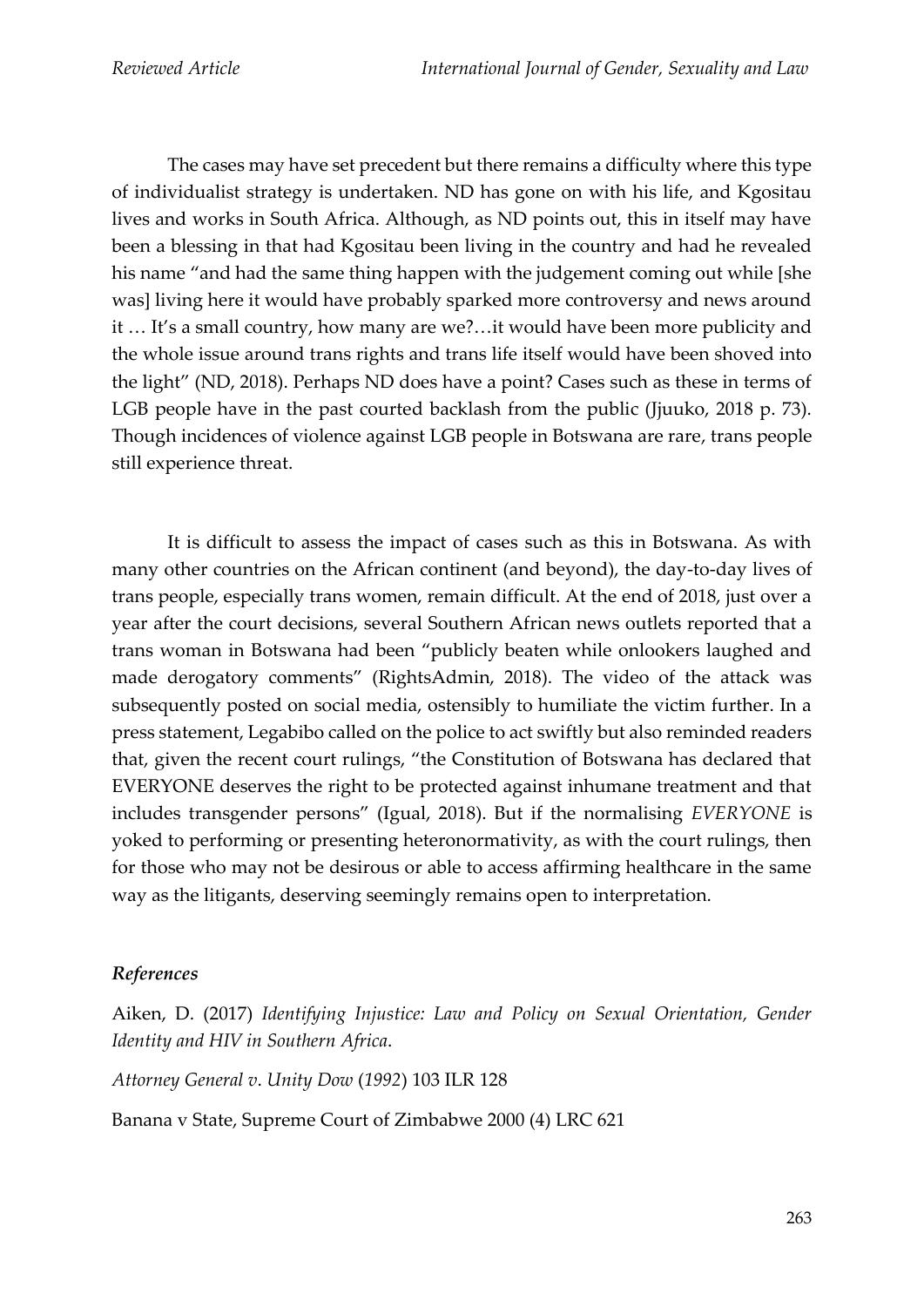Butler, J. (1988) Performative Acts and Gender Constitution: An Essay in Phenomenology and Feminist Theory. *Theatre Journal*. 40 (4), 519–531.

Camminga, B. (2019a) *Transgender Refugees and the Imagined South Africa: Bodies over Borders and Borders over Bodies*. New York, Palgrave Macmillan.

Camminga, B. (2019b) Shifting in the City: Being and Longing in Cape Town. In: Zethu Matebeni & B Camminga (eds.). *Beyond the Mountain: Queer Life in Africa's 'Gay Capital'*. Johannesburg, Unisa Press. pp. 60–70.

Camminga, B. (2017) Where's your umbrella? Decolonialisation and transgender studies in South Africa. *Postamble*. 10 (1). Available at: [http://postamble.org/portfolio/wheres-your-umbrella/,](http://postamble.org/portfolio/wheres-your-umbrella/) last accessed 3 August 2017

Chiduza, L. & Makiwane, P.N. (2016) Strengthening locus standi in human rights litigation in Zimbabwe: An analysis of the provisions in the new Zimbabwean Constitution. *PER: Potchefstroomse Elektroniese Regsblad*. 19 (1), 2–29.

Currah, P. & Mulqueen, T. (2011) Securitizing Gender: Identity, Biometrics, and Transgender Bodies at the Airport. *Social Research*. 78 (2), 557–582.

Currah, P. & Mulqueen, T. (2011) Securitizing Gender: Identity, Biometrics, and Transgender Bodies at the Airport. *Social Research*. 78 (2), 557–582.

Employment (Amendment) Act 10 of 2010.

Esterhuizen, T. (2017) *Op-Ed: Progressive Botswana court affirms that legal recognition of gender identity at core of human dignity | Daily Maverick*. 21 November 2017. Daily Maverick. Available at: [https://www.dailymaverick.co.za/article/2017-11-21-op-ed](https://www.dailymaverick.co.za/article/2017-11-21-op-ed-progressive-botswana-court-affirms-that-legal-recognition-of-gender-identity-at-core-of-human-dignity)[progressive-botswana-court-affirms-that-legal-recognition-of-gender-identity-at](https://www.dailymaverick.co.za/article/2017-11-21-op-ed-progressive-botswana-court-affirms-that-legal-recognition-of-gender-identity-at-core-of-human-dignity)[core-of-human-dignity,](https://www.dailymaverick.co.za/article/2017-11-21-op-ed-progressive-botswana-court-affirms-that-legal-recognition-of-gender-identity-at-core-of-human-dignity) last accessed 23 November 2017.

Fombad, C. (2013) Botswana Introductory Notes. In: *The Botswana Legal System*. Pretoria, LexisNexis South Africa. pp. 1–39. Available at: [http://www.icla.up.ac.za/images/country\\_reports/botswana\\_country\\_report.pdf,](http://www.icla.up.ac.za/images/country_reports/botswana_country_report.pdf) last accessed 11 October 2019.

Grant, K. & Meerkotter, A. (2018) *"The law needs to change, we want to be free." The impact of laws criminalising same-sex relationships in Botswana*. United Nations Development Programme, Southern Africa Litigation Centre & Lesbians, Gays and Bisexuals of Botswana. Available at: [https://www.southernafricalitigationcentre.org/wp](https://www.southernafricalitigationcentre.org/wp-content/uploads/2018/05/Botswana-rights-booklet.pdf)[content/uploads/2018/05/Botswana-rights-booklet.pdf,](https://www.southernafricalitigationcentre.org/wp-content/uploads/2018/05/Botswana-rights-booklet.pdf) last accessed 2 August 2019.

Igual, R. (2018) *Activists condemn horror video beating of trans woman*. 8 November 2018. MambaOnline - Gay South Africa online. Available at: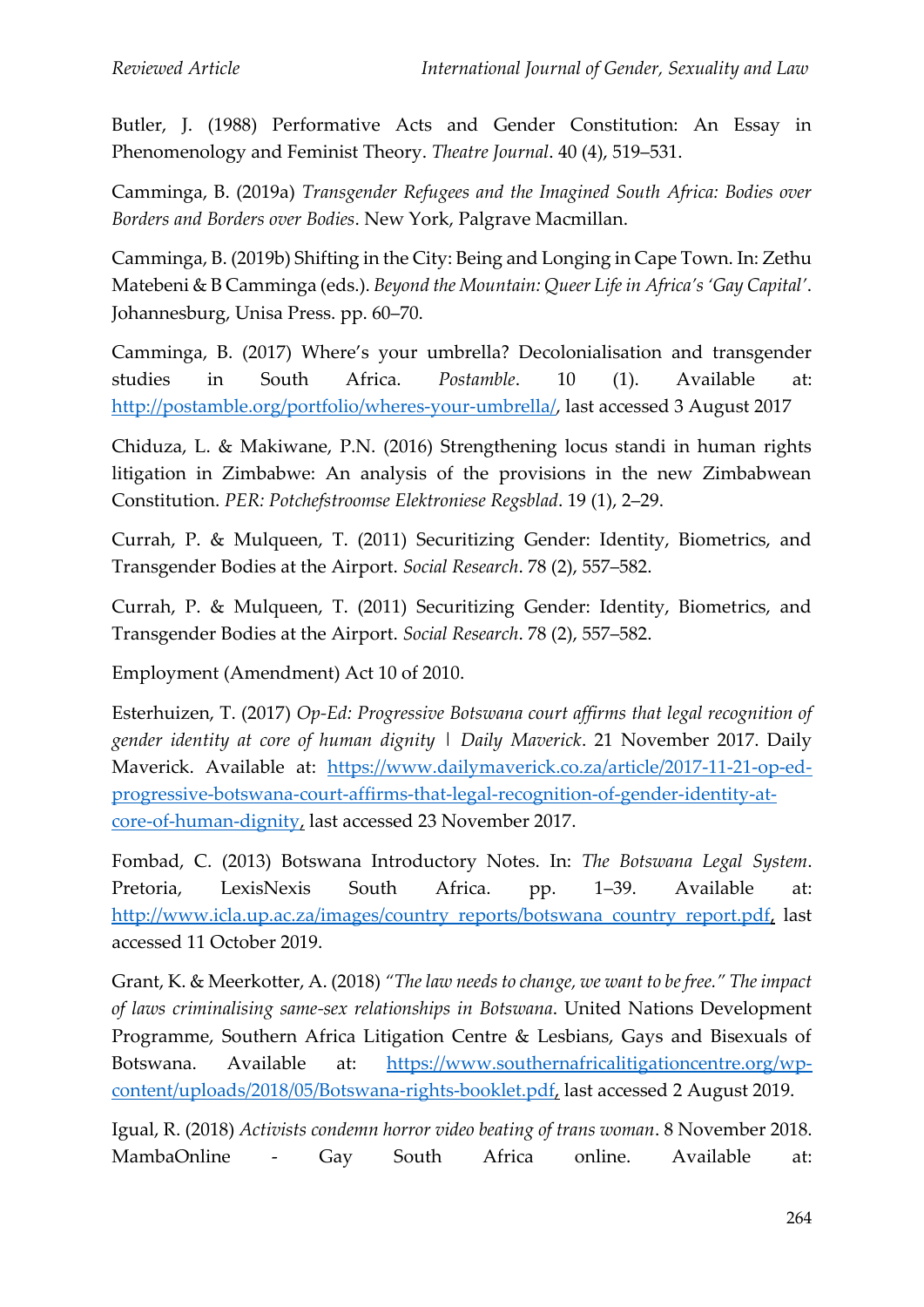[http://www.mambaonline.com/2018/11/08/botswana-activists-condemn-horror](http://www.mambaonline.com/2018/11/08/botswana-activists-condemn-horror-video-beating-of-trans-woman)[video-beating-of-trans-woman,](http://www.mambaonline.com/2018/11/08/botswana-activists-condemn-horror-video-beating-of-trans-woman) last accessed 26 November 2018.

International Network of Civil Liberties Organizations (INCLO) (2017) *Report on the Advancing Transgender Rights International Convening 1-3 February 2017 Cape Town*.

Jjuuko, A. (2018) *Beyond court victories: Using strategic litigation to stimulate social change in favour of lesbian, gay and bisexual persons in Common Law Africa*. Doctor of Laws (LLD) at the Faculty of Law. Pretoria, South Africa, University of Pretoria.

Kanane v The State 2003 (2) BLR 67.

Kgositau, T.R. (2018) *SATF and Botswana case: Tshepo Ricki Kgositau interview with B Camminga*.

Legabibo (2016) Press release: Groundbreaking judgement by Botswana Court of Appeal on freedom of association and LGBTI rights. *LEGABIBO*. Available at: [https://legabibo.wordpress.com/2016/03/16/press-release-groundbreaking-judgment](https://legabibo.wordpress.com/2016/03/16/press-release-groundbreaking-judgment-by-botswana-court-of-appeal-on-freedom-of-association-and-lgbti-rights)[by-botswana-court-of-appeal-on-freedom-of-association-and-lgbti-rights,](https://legabibo.wordpress.com/2016/03/16/press-release-groundbreaking-judgment-by-botswana-court-of-appeal-on-freedom-of-association-and-lgbti-rights) last accessed 2 August 2019.

McAllister, J. (2013) Tswanarising global gayness: the 'unAfrican' argument, Western gay media imagery, local responses and gay culture in Botswana. *Culture, Health & Sexuality*. 15, 88–101.

*National Registration Act 26 of 1986*

*ND v Attorney General of Botswana and others* (2017) MAHGB-000449-15

Powell, A. (2018) *Activists Hail Botswana Ruling to Allow Gender Reclassification*. 12 January 2018. VOA. Available at: [https://www.voanews.com/a/activists-hail](https://www.voanews.com/a/activists-hail-botswana-ruling-allow-gender-reclassification/4204988.html)[botswana-ruling-allow-gender-reclassification/4204988.html,](https://www.voanews.com/a/activists-hail-botswana-ruling-allow-gender-reclassification/4204988.html) last accessed 13 January 2018.

Republic of Botswana Ministry of Health and Wellness (2017) *Assessment of legal and regulatory framework or HIV, Aids and Tuberculosis*. Available at: [http://www.stoptb.org/assets/documents/communities/StopTB\\_TB%20LEA%20DRA](http://www.stoptb.org/assets/documents/communities/StopTB_TB%20LEA%20DRAFT_FINAL_Sept%2027.pdf) [FT\\_FINAL\\_Sept%2027.pdf,](http://www.stoptb.org/assets/documents/communities/StopTB_TB%20LEA%20DRAFT_FINAL_Sept%2027.pdf) last accessed 8 August 2019.

Republic of Botswana. 1966.Constitution of Botswana. Gaborone: Government Printer

RightsAdmin (2018) Botswana activists deplore anti-trans attack. *Rights Africa – Equal Rights, One Voice!* Available at: [https://rightsafrica.com/2018/11/19/botswana-activists](https://rightsafrica.com/2018/11/19/botswana-activists-deplore-anti-trans-attack)[deplore-anti-trans-attack,](https://rightsafrica.com/2018/11/19/botswana-activists-deplore-anti-trans-attack) last accessed 26 November 2018.

Southern African Litigation Centre (2018) *Reflecting on the Closing of Civic Spaces and its Impact on Marginalised Groups in Southern Africa*. Available at: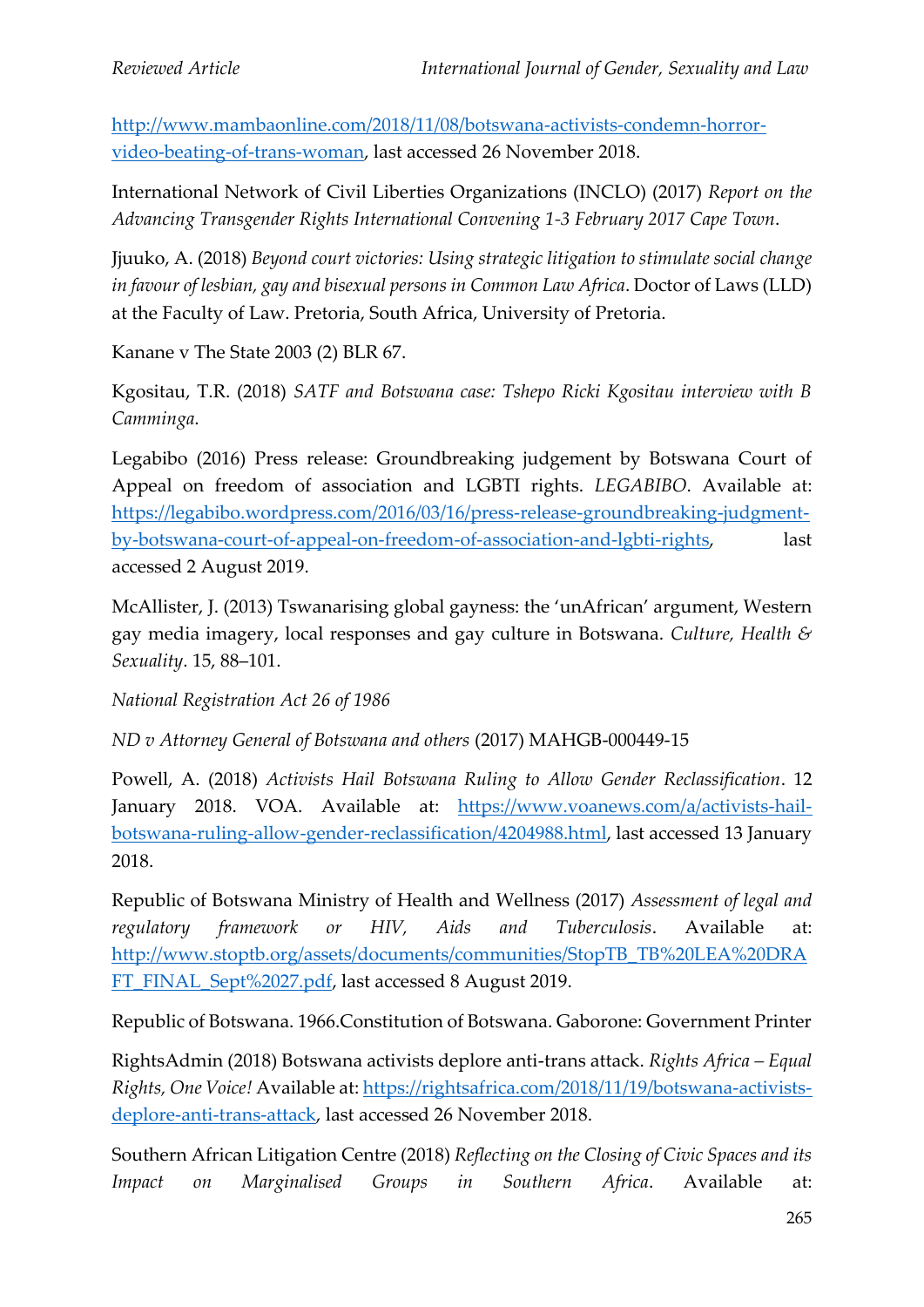[http://www.southernafricalitigationcentre.org/wp-content/uploads/2018/11/SALC-](http://www.southernafricalitigationcentre.org/wp-content/uploads/2018/11/SALC-Closing-Civic-Spaces-Report-FINAL-lo-res.pdf)[Closing-Civic-Spaces-Report-FINAL-lo-res.pdf,](http://www.southernafricalitigationcentre.org/wp-content/uploads/2018/11/SALC-Closing-Civic-Spaces-Report-FINAL-lo-res.pdf) last accessed ???

*State v Kanane* 1995 BLR 94 (High Court)

Spade, D. (2003) Resisting Medicine, Re/Modeling Gender. *Berkley Women's Law Journal*. 15, 15–37.

Thomas Reuters Foundation (2017) Activists celebrate Botswana's transgender court victory. *Reuters*. 4 October. Available at: [https://www.reuters.com/article/us](https://www.reuters.com/article/us-botswana-transgender-court-idUSKBN1C91OW)[botswana-transgender-court-idUSKBN1C91OW,](https://www.reuters.com/article/us-botswana-transgender-court-idUSKBN1C91OW) last accessed 12 August 2019.

Thoreson, R. (2013) Beyond equality: The post-apartheid counternarrative of trans and intersex movements in South Africa. *African Affairs*. 112 (449), 646–665.

Thoreson, R. (2018) Lesbian, Gay, Bisexual, Transgender, Queer, and Intersex (LGBTQI) Rights and Sub-Saharan Africa. *Oxford Research Encyclopedia of Politics*.

Rantao, T. (2018) *Tshiamo Rantao ND and Legabibo interview via skype with B Camminga*

*ND (2018) Interview ND case interview Botswana with B Camminga*

Currier, A. (2012) *Out in Africa: LGBT Organising in Namibia and South Africa*. Minneapolis, University of Minnesota Press.

Stychin, C. (1996) Constituting Sexuality: The Struggle for Sexual Orientation in the South African Bill of Rights. *Journal of Law and Society*. 23 (4), 455–483.

Valentine, D. (2006) "I Went to Bed with my Own Kind Once": The Erasure of Desire in the Name of Identity. In: Stephen Whittle & Susan Stryker (eds.). *The Transgender Studies Reader*. New York, Routledge. pp. 407–420.

Vartabedian, J. (2018) *Brazilian Travesti Migrations: Gender, Sexualities and Embodiment Experiences*. London, Palgrave Macmillan.

## *Notes*

<sup>&</sup>lt;sup>i</sup> On the 11th of June 2019 Botswana's High Court determined that the law that criminalised "carnal knowledge of any person against the order of nature" was discriminatory and therefore unconstitutional (Epprecht, 2019).

ii The demonym for all people of Botswana.

iii This was clarified in the Legabibo registration case when and LGBT organisation was denied legal registration by the state for representing LGBT people. The court made it clear that though same-sex sexual activity was criminalised in Botswana identifying as gay or lesbian was not.

iv As I have noted elsewhere "In societies where the notion of transgender or a language for gender transgression or non-conformity does not exist within the wider public realm, those that present in